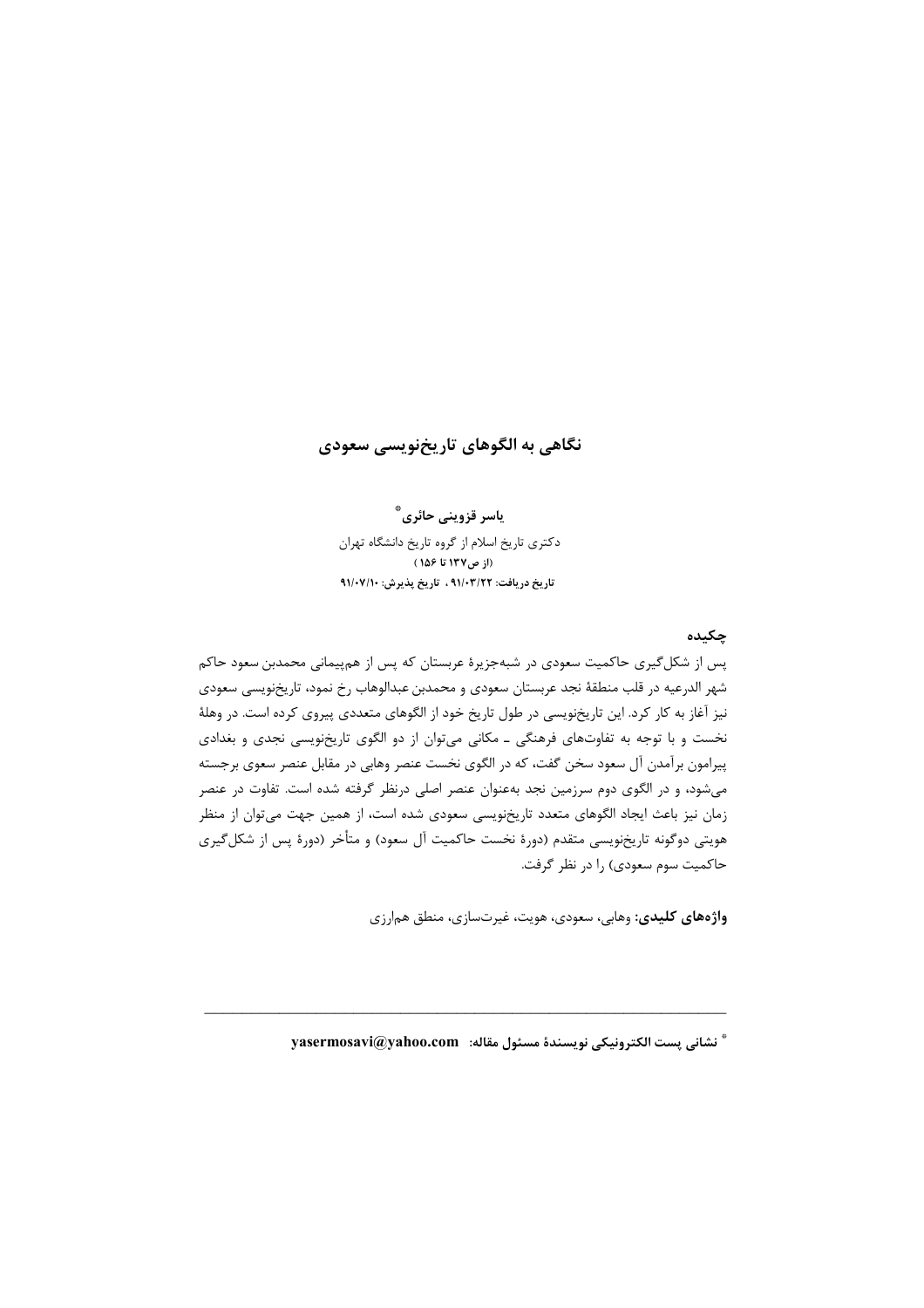#### مقدمه

حاكميت آل سعود با هم پيمانشدن محمدبن سعود حاكم شهر الدرعيه در منطقهٔ نجد عربستان با یک رهبر دینی جوان حنبلیمذهب یعنی محمدبن عبدالوهاب در سال ١١۵٧هـ ١٧۴۴م در شهر الدرعيه مقر حاكميت محمدبن سعود آغاز شد (حسن ابوعليه، ۱۹۹۱: ۱۹). تاریخنویسی سعودی ــ وهابی نیز از همان سالهای نخست حاکمیت آل سعود شروع به کار کرد. ابعاد مختلفی را در این تاریخنویسی میتوان مورد توجه قرار داد. مشروعیتسازی با تکیه بر فلسفهٔ شکل گیری اتحاد سعودی ـ وهابی و در گیریهای این گروه با جوامع و حاکمیتهای محلی پیرامونی، همچنین ساختن هویتی نوین برای حاکمان جدید برخی اموری هستند که با توجه به امکاناتی که نظریات جدید از جمله تئوریها و روشهای گفتمانی بهدست میدهند میتوان دریافت.

پرسش ما در این نوشته این است که آیا تاریخنویسی سعودی یا تاریخنویسی پيرامون حاكميت سعودي از يک الگو پيروي مي كند؟

فرضیهٔ ما در این نوشته آن است که تاریخنویسی سعودی یا تاریخنویسی پیرامون حاکمیت آل سعود از یک الگو پیروی نمی کند بلکه با توجه به شرایط زمانی و مکانی الگوهای متفاوتی را ارائه می نماید. در این بین بهعنوان نمونه تفاوت شرایط فرهنگی و مکانی نجد در قلب جزیرةالعرب با شرایط فرهنگی و مکانی بغداد، به لحاظ مکانی دو نوع الگوی تاریخنویسی پیرامون نجد و پیدایش آل سعود را نتیجه می۵هد. همچنین تفاوت شرایط زمانی دورهٔ صدر سعودی در زمان پیدایش حاکمیت آل سعود پس از هم-پیمان شدن محمدبن سعود و محمدبن عبدالوهاب و دورههای دیگر بهویژه دورهٔ سوم حاكميت آل سعود كه با ملك عبدالعزيز بن عبدالرحمن آغاز مىشود، نيز دو گونه الگوى متفاوت در تاریخنویسی ارائه میکند.

در این نوشته به فراخور حال از مفاهیم مختلف مرتبط با مطالعات گفتمانی بهره گرفته شده است. مفهوم گروهبندی، غیرتسازی، منطق همارزی از جمله مفاهیمی هستند که ما را در این پژوهش پاری می رسانند.

تاریخنویسی نجدی و برجستهسازی «وهابی» در برابر «سعودی» یکی از مهمتررین ویژگیهای تاریخنویسی صدر سعودی در دورهٔ نخستین حاکمیت آل سعود غلبهٔ عنصر وهابی بر سعودی می باشد. نخستین مورخ آغاز کار آل سعود شیخ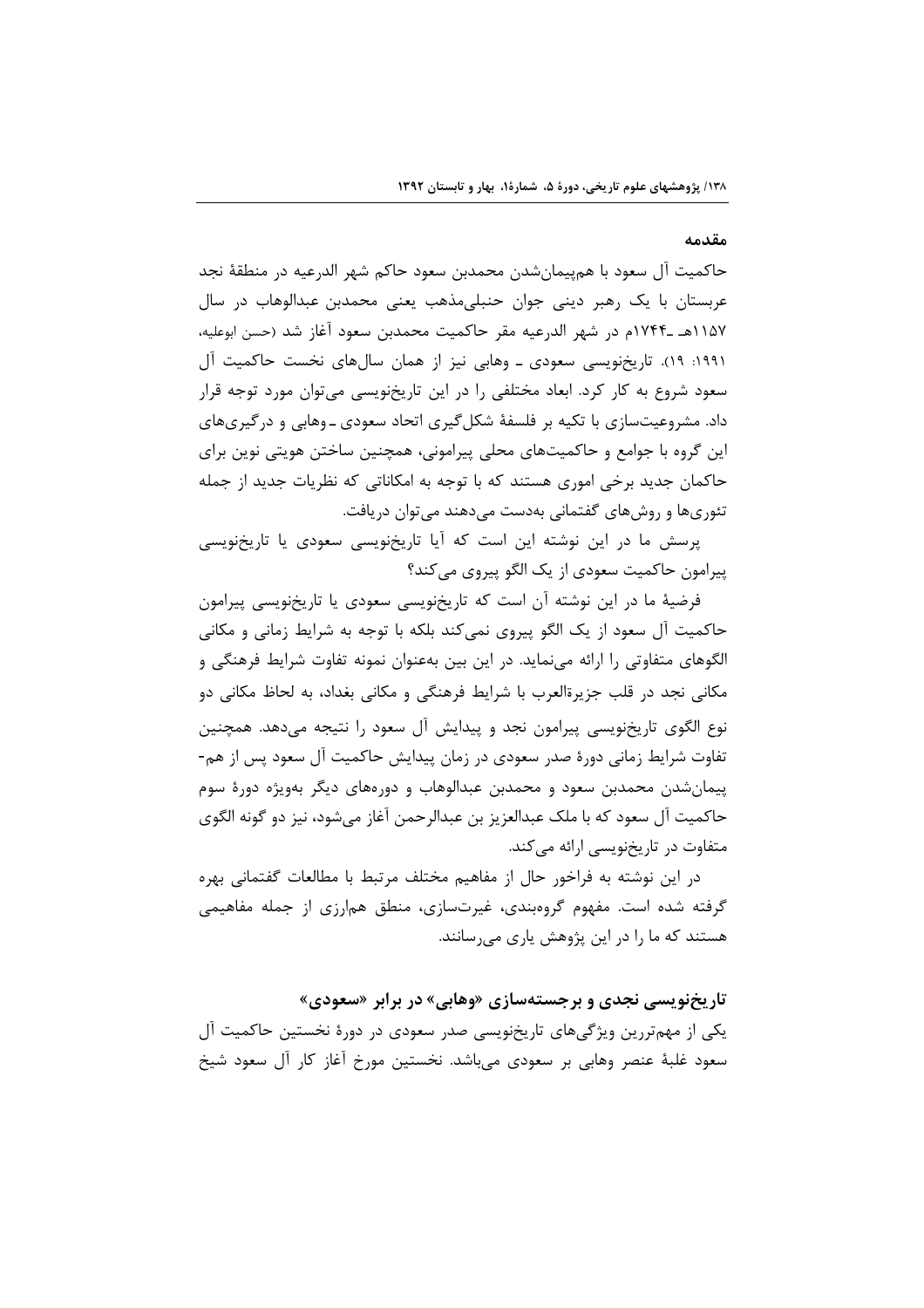حسين بنِ غنام (بن صالح،١٩٩٩: ٩) نام دارد. بنِ غنام متولد المبرز الاحساء است و در زمان محمدبن عبدالوهاب به الدرعيه رفت و دورهٔ دو امير سعودي يعني عبدالعزيز و سعود بن محمد که جانشینان محمد بن سعود بودند را دید. بنغنام تاریخنویسی خود را با سخنی در دفاع از رویکردهای محمد بن عبدالوهاب و احوال مسلمانان پیش از ظهور محمد بن عبدالوهاب و ذم زیارت قبور و استغاثه به صالحان و اموری از این دست آغاز می کند (بن غنام، ۱۹۹۴: ۷۷-۱۱) وي در ادامه بيوگرافي مفصلي از محمد بن عبدالوهاب ارائه مي كند. عثمان بن عبدالله بن بشر النجدي به مثابه دومين تاريخنويس آغاز كار سعودي نيز پس از مقدمهای پیرامون اینکه دعوت محمد بن عبدالوهاب، در گیریهای منطقه را به وحدت بدل کرد زندگینامهای از محمد بن عبدالوهاب ارائه می کند ( بن بشر، ج۱، ۱۹۸۲: ۳۳).

در اینجا آنچه اهمیت دارد نه مفاهیم نوشتهشده ازسوی تاریخنویسان صدر سعودی، بلکه آنچه ننوشتهاند میباشد، اینکه تاریخنویسان صدر سعودی آغاز کار آل سعود را با محمد بن سعود همییمان محمد بن عبدالوهاب تلقی نکردهاند، بلکه ابتدای کار آل سعود را با دعوت محمد بن عبدالوهاب و فلسفهٔ جنبش او و زندگی،نامهای از او آغاز کردهاند، بسیار اهمیت دارد، چه، گویی ایشان محمد بن عبدالوهاب را بنیان گذار حکومت آل سعود تلقی کردهاند نه محمد بن سعود را که بعدها او را امام خواندند. جالب این است که بن غنام جز در یکجا محمد بن سعود را با عنوان امام توصیف نمی کند بلکه در همهجا بهجز در یک بیت شعر، از محمد بن سعود با عنوان امیر یاد می کند، این در حالی است که گفتمان تاریخنویسی سعودی در سالهای بعد از محمد بن سعود با عنوان امام یاد میکردند ( العثیمین،١٢ جمادیالاولی ١۴٢٣). به نظر می رسد اساساً تاریخنویسان صدر سعودی نسبت به نظامی با عنوان نظام سعودی که تنها دو تا سه نفر از ایشان به حاکمیت رسیدهاند هنوز به خوداگاهی نرسیدهاند با این وجود الگوی بن غنام و بن بشر در آغازکردن تاریخِنویسی در باب آل سعود با محمد بن عبدالوهاب از سوی برخی از تاریخنویسان و تاریخپژوهان بعدی حتی تاریخپژوهان معاصر نیز مورد توجه قرار گرفت. از آن جمله عبدالفتاح حسن ابوعلیه استاد تاریخ معاصر و جدید دانشگاه امام محمد بن سعود در كتاب خود با عنوان «محاضرات في تاريخ الدوله السعوديه الاولى» از همان آغاز به انتشار دعوت سلفى در نجد مى پردازد (حسن ابوعليه، ١٩٩١: ١٧)، و همچون بن غنام و بن بشر به فلسفه تشكيل آل سعود مىپردازد، يا حتى امین ریحانی که کتاب تاریخش را در زمان ملک عبدالعزیز بن عبدالرحمن مؤسس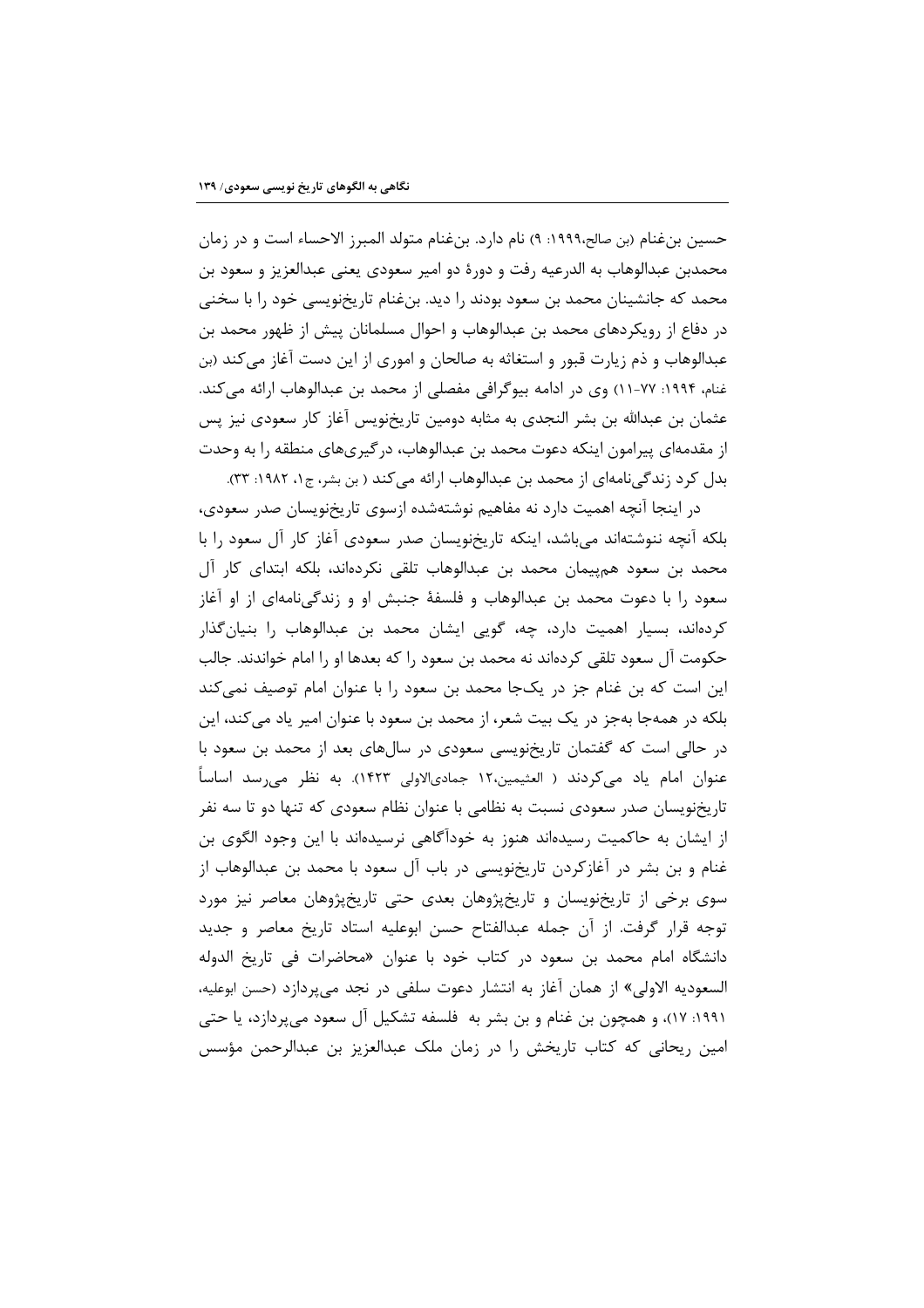دولت سوم آل سعود نوشته و در مقدمه خود اظهار میدارد که از زمان خلیفه دوم عمر تا زمان عبدالعزیز کسی نبوده که عربها را وحدت بخشد تا اینکه ملک عبدالعزیز ظهور كرد (الريحاني، ١٩٢٨:د) سخن از محمد بن عبدالوهاب را بر سخن از آل سعود تقدم بخشیده است (همان:٢٢). این الگو حتی از سوی برخی سعودیپژوهان غربی نیز رعایت شده است. به عنوان نمونه مارک وستون در کتابی که پیرامون تاریخ عربستان سعودی با مقدمه سفیر سابق ایالات متحده در عربستان نوشته است در بخش مقدماتی از آغاز پیامبری رسول اکرم (ص) تا شهادت امام حسین (ع) سخن گفته است (Weston 73: 2008) و پس از آن کار آل سعود را با پیدایش وهابیت و زندگی محمد بن عبدالوهاب آغاز كرده است (Ibid:85)

#### تاریخنویسی بغدادی پیرامون نجد

آنچه پیش از این پیرامون برجستهسازی عنصر وهابی در برابر سعودی گفته آمد به این معنا نیست که این الگو از سوی تمام مورخان تاریخ عربستان سعودی رعایت شده باشد. به عنوان نمونه محمود شکری الآلوسی سلفی عراقی که تاریخ نجد را به رشتهٔ تحریر درآورده است از این الگو پیروی نمیکند. به نظر میرسد زندگی او در بغداد و در محیطی فرهنگی تر از نجد و نگاه بیرونی او به تاریخ نجد هرچند دل در گرو محمد بن عبدالوهاب دارد باعث شده تا از الگوی بن غنام و بن بشر که به گونهای محمد بن عبدالوهاب را تنها منجی مسلمانان تلقی میکنند تبعیت نکند. این در حالی است که الآلوسی نسبت به تکفیر بی پروای مسلمانان از سوی محمد بن عبدالوهاب نیز انتقاد می کند (امین،۱۳۶۵) از همینرو از الگوی ایدئولوژیک بن غنام پیروی نکرده و تاریخ نجد را با خصوصیات عمومی نجد آغاز می کند (الآلوسی، بی تاج) و اشاره به زندگی محمد بن عبدالوهاب را به انتهای کتاب خود منتقل می کند (همان:۱۰۵). جالب است که ابراهیم فصيح بن السيد صبغه الله الحيدري البغدادي نويسنده كتاب «عنوان المجد في بيان احوال بغداد والبصره ونجد» نیز که مورخی بغدادی است و در دستگاه عثمانی کار می کند (الحیدری،۱۹۹۹:۷) در اواخر کتاب و پس از بخش پنجم کتاب که در آن پیرامون محمد بن سعود سخن گفته است<sup>(۱)</sup> (همان:۲۰۷)، در بخش ششم کتاب که به بیان برخی حوادث نجد تعلق دارد تقريباً همان عبارات الآلوسي در باب محمد بن عبدالوهاب را میآورد ولی بهجای عبارتهای ارزشی الآلوسی که در آن از محمد بن عبدالوهاب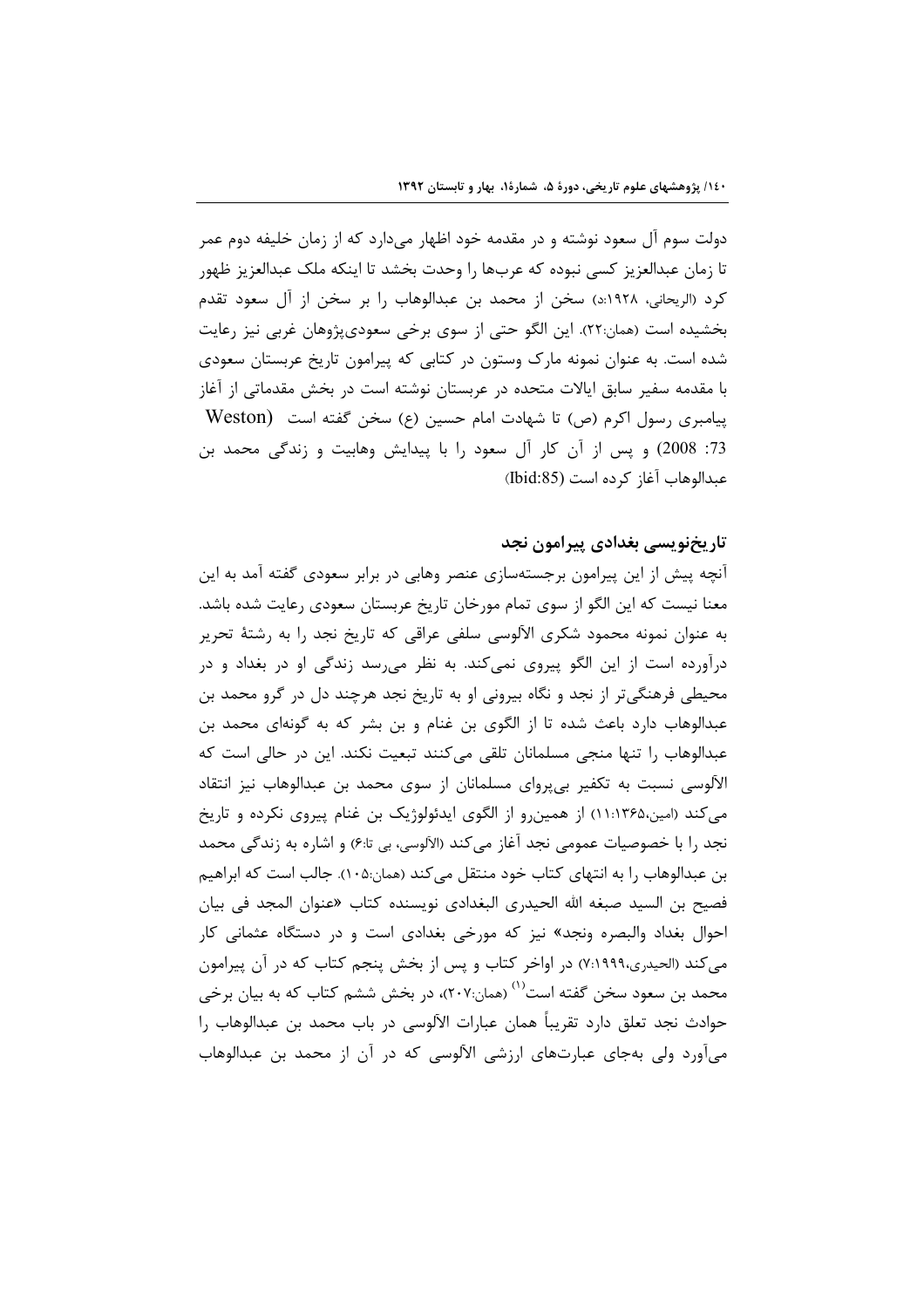تمجید کرده است، الحیدری از عبارات نکوهش کننده استفاده می کند (همان:۲۳۳-۲۲۷). در صورتیکه بپذیریم یکی از این دو یعنی ابراهیم الحیدری یا محمود الآلوسی سخنان خود پیرامون محمد بن عبدالوهاب را از آن دیگری گرتهبرداری کرده است به احتمال زیاد الآلوسی با وجود معروفیت بیشتر اثرش عبارات خود در اطلاعاتی که بهدست می دهد را از الحیدری گرتهبرداری کرده و در عینحال اظهارنظرات منفی الحیدری پیرامون محمد بن عبدالوهاب را حذف نموده و بهجای آن عقاید مثبت خود در باب محمد بن عبدالوهاب را به آن افزوده است. الحیدری در سال ۱۲۳۵هـ/۱۸۲۰م بهدنیا آمده و در سال ۱۲۹۹هـ/۱۸۸۲م از دنیا رفته است اما الآلوسی در سال ۱۸۵۶ میلادی به دنیا آمده است و در سال ۱۹۲۴ میلادی وفات نموده است (محمد رسول، ۲۰۰۵: ۹۴). با علم به اینکه الآلوسی تا سی،سالگی صوفی بوده و بعداً سلفی و طرفدار محمد بن عبدالوهاب شده است احتمالاً كتاب تاريخ نجد خود را پس از سال ۱۸۸۶ به نگارش درآورده است. قابل توجه است که در این سال (۱۸۸۶) چهارسال بود که از مرگ الحيدري مي گذشت. پس احتمال اينكه الآلوسي عبارات خود را از الحيدري گرفته باشد بسيار بيشتر است، شايد هم متن سومي مورد مراجعه هردو بوده است. البته جالب آن است که الحیدری در بخشی از کتاب خود و در سخن از علمایی که درک کرده است به طلابی که با ایشان همعصر بوده نیز اشاره میکند و از محمود الآلوسی نام میبرد (الحیدری، ۱۹۹۹ :۱۴۰) اما با وجود اینکه الحیدری نقد شدیدی به وهابیت دارد<sup>۱٬۱</sup> از الآلوسي تعريف و تمجيد مي كند. به نظر مي رسد كه الحيدري دورة نخست الآلوسي یعنی دورهٔ صوفی گری او را درک کرده و از آن دوره تمجید میکند. رسول محمد رسول پژوهشگر عراقی در کتاب خود الوهابیون والعراق به اندیشههای الآلوسی و الحیدری میپردازد و الالوسی را ذوب در وهابیت و الحیدری را یکی از منتقدین وهابیت از اهل سنت تلقی میکند، اما رسول محمد رسول هیچگاه به یکیبودن متن این دو (الألوسی و الحیدری) و گرتهبرداری یکی از آن دو از دیگری اشاره نمی کند. به نظر می رسد رسول محمد رسول تنها اثر الحیدری دربارهٔ نجد را دیده است چون در منابع او نیز به تاریخ نجد الآلوسی اشارهای نشده است، درهرحال از این دو مورخ بغدادی تاریخ نجد یعنی الآلوسی و الحیدری که بگذریم، خانم دکتر مضاوی الرشید استاد دانشگاه و معارض مقیم لندن که از بازماندگان خاندان آل رشید میباشد نیز در کتابی که پیرامون تاریخ آل سعود نوشته است از ریشه آل سعود آغاز می کند و کتاب را با دیگر امرای نجد از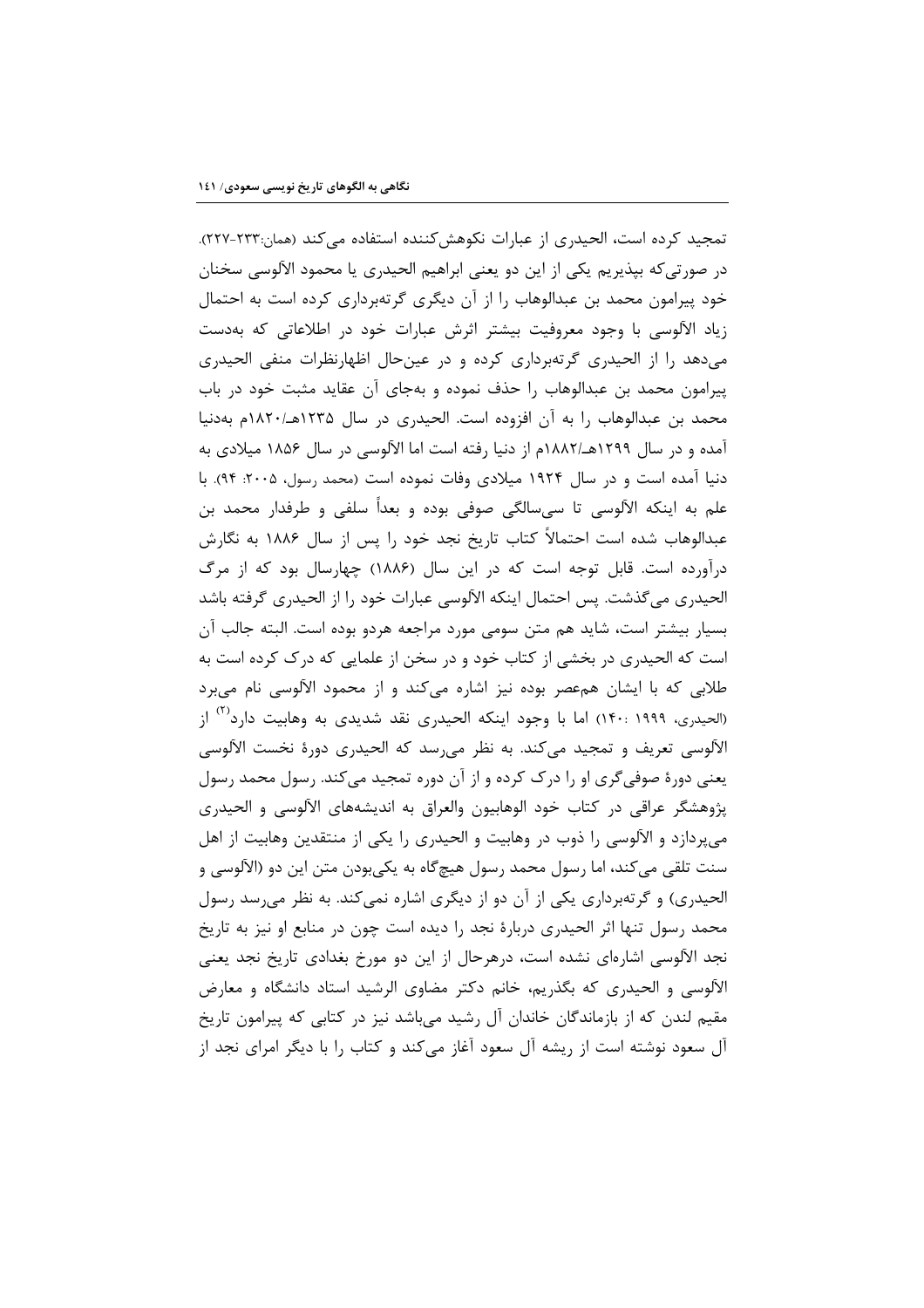جمله آل رشید ادامه میدهد (37 -4 : Al-Rasheed 2002 ). به نظر می رسد مضاوی الرشيد آگاهانه الگوي بن غنام و بن بشر را به نفع نگاهي عيني و نه ايدئولوژيک کنار گذاشته است.

با توجه به آنچه گفته شد می توان دریافت که دستکم در ادبیات تاریخنویسی دورهٔ اول حاکمیت آل سعود بهویژه در نجد نقش محمد بن عبدالوهاب، نقشی مهم و تأسيسي است بەويژه اينكه منابع تاريخي مرتبط با دورهٔ نخست حاكميت آل سعود بيش از آن كه به محمد بن سعود توجه كنند به محمد بن عبدالوهاب توجه مي كنند. با گذر زمان و چربش قدرت آل سعود بر محمد بن عبدالوهاب و نوادگانش که به آل الشیخ معروف می باشند، بسیاری از تاریخنویسان سعی کردند تا برای اثبات اولویت قدرت آل سعود بر نقش تأسيس محمد بن عبدالوهاب و نپرداختن به نقش محمد بن عبدالوهاب به پاککردن صورتمسئله پرداخته و اساساً اشخاص دیگر و نه محمد بن سعود را مؤسس دولت آل سعود تلقى كنند. از همين رو برخى سعود بن محمد يا سعود كبير امیر سوم سعودی را مؤسس تلقی کردند، برخی دیگر نیز عبدالعزیز بن عبدالرحمن نخستین حاکم عربستان سعودی جدید را مؤسس حاکمیت آل سعود میشمرند (فهد، ۱۹۹۱ : ۸۳). این الگو برای تعیین مؤسس حاکمیت سعودی با زیر کی دورهٔ پیش از محمد بن سعود یا عبدالعزیز بن عبدالرحمن را نادیده میگیرد تا با نقش تأسیسی محمد بن عبدالوهاب و در نهایت برجستهشدن محمد بن عبدالوهاب و فرزندانش در برابر آل سعود مواجه نشوند.

تاریخنویسی نجدی و فلسفهٔ شکل گیری و حاکمیت سعودی ــ وهابی

تاريخنويسي آغازين سعودي الگويي ويژه پيرامون فلسفهٔ شکل گيري حاکميت سعودي ارائه میدهد که به نظر میرسد توسط برخی مورخان بعدی و تاکنون دنبال شده است. این فلسفه همانیست که بن غنام به تفصیل در بحثهای مقدماتی خود آورده و بن بشر بهطور مختصر در مقدمه متعرض آن شده است. بن غنام مورخ، در بخش نخست کتاب تاریخی خود چونان عالمی وهابی با شکل دادن به فلسفهای که می توان آن را احیاگری دین نامید شکل گیری حاکمیت آل سعود را بر مبنای انگارههای محمد بن عبدالوهاب مشروعیت می بخشد. این فلسفه را می توان به اختصار این گونه توضیح داد که پیش از پيدايش جنبش محمد بن عبدالوهاب جهان اسلام بهطور اعم و نجد بهطور اخص از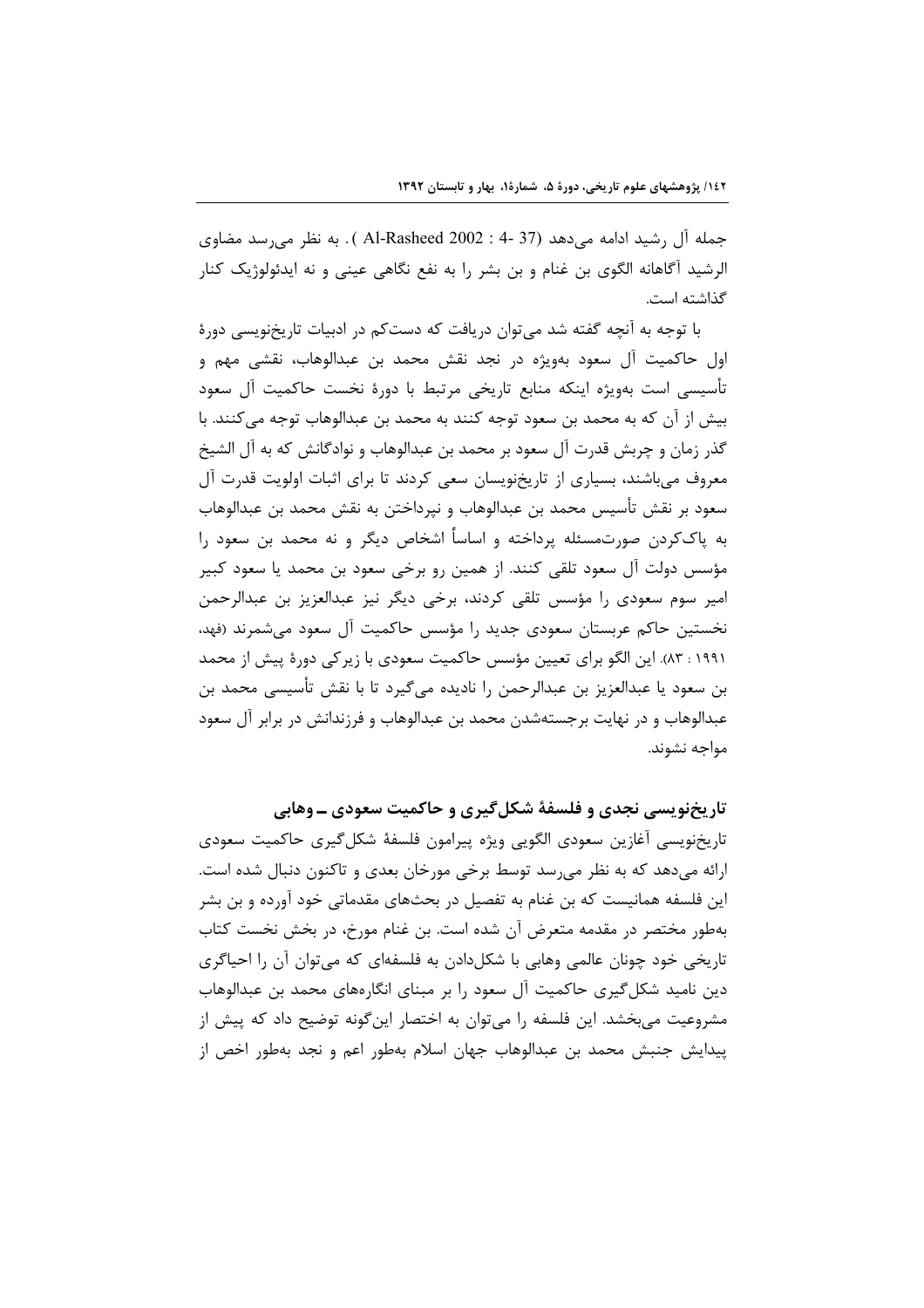لحاظ عقیدتی بهویژه از لحاظ اموری که به زیارت اهل قبور و بنای بارگاه برای صالحان و توسل به بزرگان دین جهت برآوردهشدن حاجات و رفع مشکلات مربوط می شد، به قهقرا می,رفت تا اینکه محمد بن عبدالوهاب ظهور کرد و با کمک آل سعود نهتنها توحید اصیل و اصلی و اسلام سلف صالح را ترویج نمود، بلکه باعث شد تا ابتدا نجد و بعد تمام سرزمینهایی که امروزه عربستان سعودی نامیده می شود زیر لوای این توحید، متحد و یکپارچه شوند. بن غنام در ابتدای کتاب خود مینویسد: «در آستانهٔ قرن ۱۲هجری بیشتر مسلمانان به شرک روی آورده و مرتد شده و به روزگار جاهلیت بازگشته بودند، و به دلیل غلبه جهل بر ایشان و قدرتگیری هواپرستان و گمراهان نور هدایت در دل-هاشان خاموش شده بود و کتاب خدا را کناری نهاده و از پدران گمراهشان پیروی می کردند […] پس به عبادت اولیا و صالحان چه مرده و چه زنده پرداخته و در مشکلات به ایشان متوسل می,شدند […] بلکه بیشتر ایشان برای جامداتی همچون سنگها و درختان قدرت و سودرسانی و دفع ضرر و زبان قائل شده بودند. در واقع شیطان برای ایشان اینگونه زینت داده بود که از این رهگذر ثواب الهی را برای خود به ارمغان میآورند […] این گمراهی چنان انتشار یافت که تمام سرزمینهای مسلمانان را دربر گرفت». (بن غنام، ۱۹۹۴: ۱۴و۱۴) بن غنام پس از بحث کلی پیرامون رواج بدعتها در میان مسلمانان به رواج بدعتها در مناطق مختلف میپردازد و از نجد آغاز میکند و به زيارت قبر زيد بن خطاب در منطقهٔ جبيله واقع در نجد اشاره مي كند، (همان: ١۴) وي همچنین به درختی که از سوی نجدیان مقدس شمرده می شد و همچنین از غار مقدسی نزدیک درعیه سخن میگوید. (همان: ۱۵) اما بن بشر بدون آغاز با بحثی کلی دربارهٔ رواج بدعتها در میان تمام مسلمانان چنانکه بن غنام آغاز کرده بود، از مصادیق بدعت در نجد اغاز میکند. ( بن شر، ج۱، ۱۹۸۲: ۳۴) درحالی که نخستین فصل کتاب بن غنام «حال المسلمين قبيل قيام الشيخ محمد بن عبدالوهاب بالدعوه» (وضعيت مسلمانان در آستانهٔ قیام شیخ محمد بن عبدالوهاب) است بن بشر فصل نخست خود را به زندگی محمد بن عبدالوهاب اختصاص داده و تحت عنوان «الشيخ محمد بن عبدالوهاب» مي نويسد، و نخستين بخش اين فصل را نيز به وضعيت نجد پيش از ظهور محمد بن عبدالوهاب اختصاص داده و «حاله نجد قبيل ظهوره» (وضعيت نجد پيش از ظهور وي [محمد بن عبدالوهاب]) مي نامد. اين الگو پس از بن غنام و بن بشر از سوي برخي مورخان ديگر هوادار سعودي تکرار مي شود<sup>(۳)</sup>. در اين بين برخي از تاريخنويسان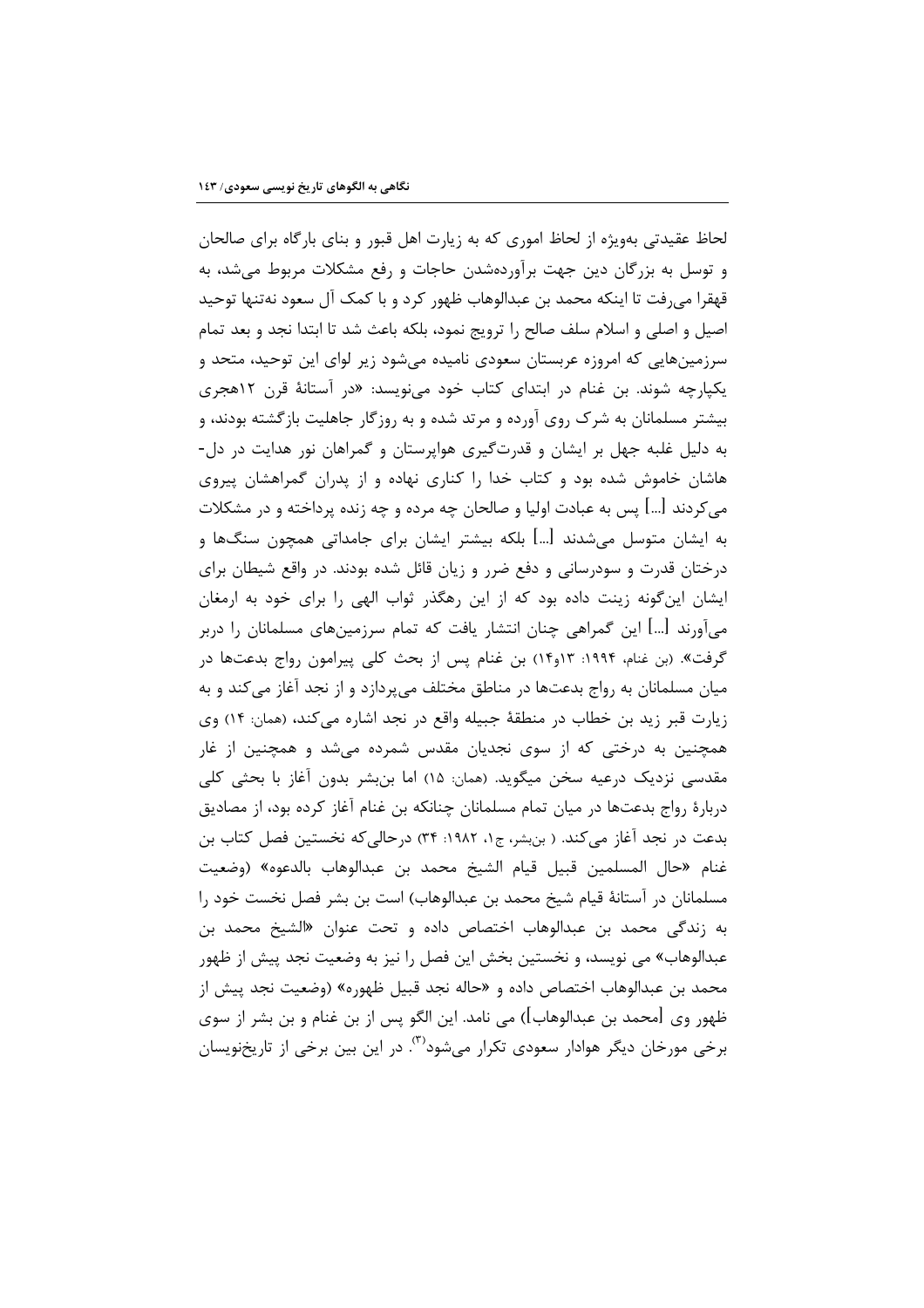وضعیت بدعتگرایی در نجد را به تمام جهان اسلام تعمیم نداده و تنها نجد را واجد مشکلاتی از این دست تلقی کردهاند. به عنوان نمونه ابراهیم الحیدری بغدادی که در بغداد و استانبول در نظام عثمانی به کارهای قضائی اشتغال داشت و شافعی مذهب بود و حتى كتابي عليه شيعيان دارد، (الحيدري،٢٠٠٧ : ٩) سخت منتقد محمد بن عبدالوهاب است به وضعیت بدعت گرایی در نجد اشاره می کند (الحیدری، ۱۹۹۹ : ۲۳۱) اما این امر را به کل جهان اسلام تعمیم نمیدهد و به عنوان نمونه توسل به بارگاه رسول اکرم در مدینه منوره را به دلیل اینکه رسول خدا بزرگترین واسطه میان انسانها و خداست بی|شکال تلقی میکند، (همان:۲۲۸) در این بین حتی بن بشر نیز تنها به بدعتهای نجد می پردازد و جلوگیری از این بدعتها را فلسفه قیام وهابی- سعودی تلقی می کند و البته همچون بن غنام انحراف و ارتداد را دستکم در مقدمه به کل جهان اسلام تعمیم نمے دھد. برخی شواھد نشان مے دھد که بدعتھایے که در نجد بهوجود آمده بودند مانند تقدیس درخت یا تقدیس یک غار بر مبنای برخی داستانهای مشکوک چهبسا درخور اعتراض و حتی درخور مبارزه نیز بودند، بدعتهایی که شاید در دیگر نقاط جهان اسلام به این شدت وجود نداشتند و یا اساساً همچون مسئلهٔ زیارت که از سوی شیعیان مطرح بود اموری مستند به اصول دینی نیز نبودند، اما می بینیم که این بدعتها از سوی شخصی مانند بن غنام به تمام جهان اسلام تعمیم داده میشود، و اشاره به شیعیان بهطور عمومی و شیعیان شبهجزیره بهطور ویژه در قالب شرک و ارتداد تمام مسلمانان دیده می شود. (بن غنام، ۱۹۹۴: ۲۱و۲۲) شاید همین تعمیم بدعتهای نجد به تمام جهان اسلام است که پس از آشکارشدن، برخی عالمان دینی از جمله محمد بن اسماعیل صنعانی را که در ابتدا به مبارزه وهابیون با بدعتهای نجدیان خوش بین بودند، از این جنبش و خونریزیهایش بیزار کرد. (امین،۹:۱۳۶۵)

# گروهبندی و هویت بابی سعودی ـ وهابی

یکی از مفاهیم مهم در عرصهٔ پژوهشهای هویت بهویژه پژوهشهایی که از منظر گفتمانی به مسئلهٔ هویت می،نگرند، مفهوم گروهبندی است. از منظر لاکلو و موف هیچ شرایط عینے ای وجود ندارد<sup>(۴)</sup> که تعیین کند فضاهای اجتماعی به چه گروههایی تقسیم می شود. از این منظر افراد دارای هویتهای متعددی (تمرکززدا) تلقی می شوند و این امکان را دارند که در موقعیتهای مختلف به شکلهای متفاوتی همذاتینداری کنند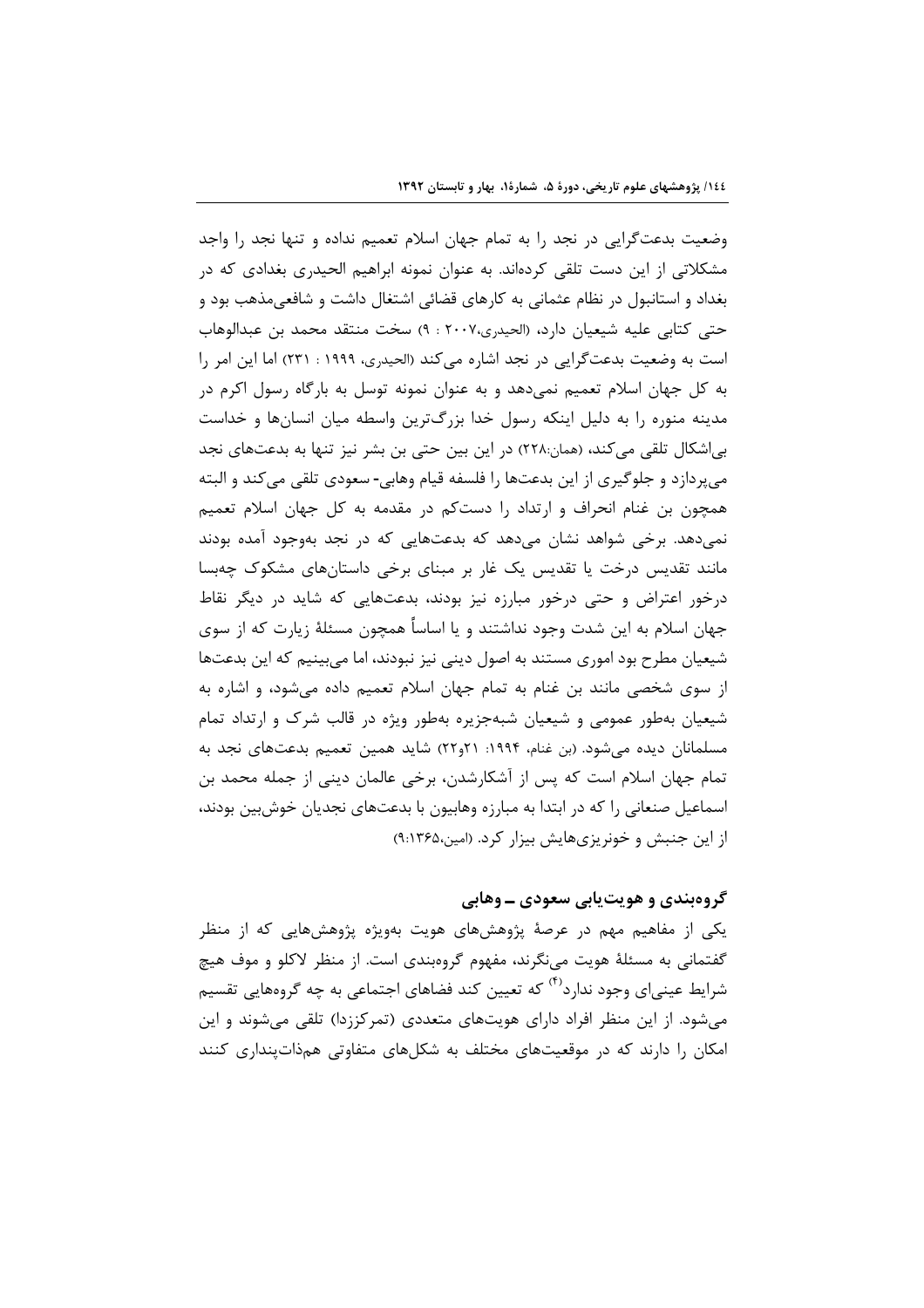(تعیینناپذیری). در این بین گروهبندی را می¤وان کاستن از حالتهای ممکن بهشمار آورد. افراد از طریق فرایندی گروهبندی میشوند که طی آن برخی از حالتهای همذاتپنداری پذیرفته شده و سایرین نادیده گرفته میشوند. این فرایند از طریق ایجاد زنجیرههای همارزی واقع میشود. (پورگنسن، فیلیپس، ۱۳۸۹ : ۸۴ )

مفاهيم پيشگفته در فهميدن چگونگي هويتيابي سعودي - وهابي در نجد شبهجزیرهٔ عربستان به ما کمک میکنند. به عنوان مثال در مورد گروهی که پس از پیمان الدرعیه در نجد شکل گرفت چندین حالت هویتی همپوشان و غیرهمپوشان مى توان متصور شد، مانند نجدىبودن، مسلمانبودن، عرببودن، حنبلىبودن، بدوى-بودن، سكونت در شبهجزيرة عربستان و… اما آنچه پس از پيمان الدرعيه رخ داد برجستهسازی عنصر اسلام البته به قرائت محمد بن عبدالوهاب از سلفی گری ابن تیمیه و مذهب حنبلي نسبت به تمام ديگرهويتها و به حاشيه٫اندن ديگر عناصر هويتي بود<sup>(۵)</sup>، به دیگر سخن متون بهویژه متون تاریخی مرتبط با جنبش وهایی از حالتهای ممکن پیشگفته مانند بدویبودن، نجدیبودن، عرببودن و… کاسته و اسلام حنبلی به تفسیر محمد بن عبدالوهاب را برجسته ساخت. رد پای این برجستهسازی را بهخوبی میتوان در تاريخنويسي آغازين سعودي يافت. بهعنوان نمونه بن غنام اولين مورخ جنبش وهابيت بي پروا گروه همراه محمد بن عبدالوهاب و محمد بن سعود را مسلمانان (يعني تنها مسلمانان) میخواند. او در توصیف نخستین درگیری این گروه با امیری بهنام دهام در قسمت غزوات کتاب خود می;نویسد: «دهام و گروهش هزیمت شدند و مسلمانان در پی ایشان روان شدند…» (بن غنام، ۱۹۹۴: ۹۷) وی در جایی دیگر در توصیف درگیری گروه محمد بن سعود با اهالی ریاض میگوید که مردانی از مسلمانان با مردم ریاض درگیر شدند. (همان : ۱۰۱) اما بنبشر در عنوان المجد بیعت با محمد بن عبدالوهاب در ابتدای کار دعوتش را بیعت بر اسلام و جهاد تلقی میکند، ( بن بشر، ج۱، ۱۹۸۲: ۴۸) و در سخن از نخستین درگیری که با دهام امیر ریاض رخ داد می نویسد: «وقتی خدای سبحان بر ظهور این دعوت و این دین و جمعشدن مسلمانان و برآمدن خورشید توحید بر دستان موحدان منت نهاد، شیخ به جهاد با منکران اهل توحید از اهل الحاد امر نمود، پس دهام دشمنی اهالی را در دل داشت…» (همان: ۴۸) او گروه محمد بن سعود را مردانی از اهل دین (همان:۵۰) و در جایی دیگر مسلمانان (همان: ۵۲) و در جایی دعوت ایشان را دعوت محمدی (بن بشر، ج۲، ۱۶:۱۹۸۲) توصیف می کند. طرفداران اولیه دعوت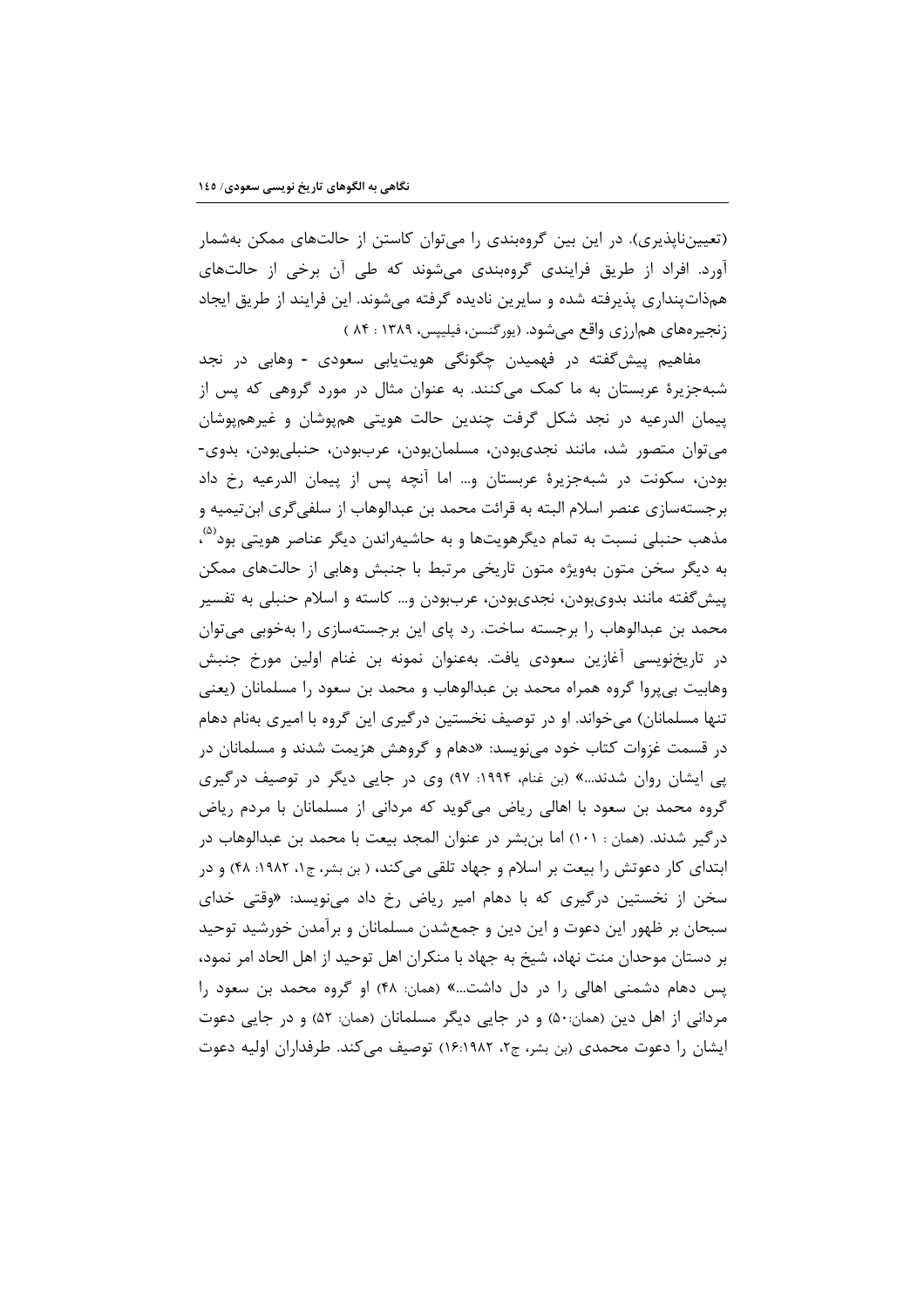محمد بن عبدالوهاب عمدتاً خود را تنها مسلمانان (در برابر دیگرانی که مسلمان نیستند) و فقط از دعوت بنعبدالوهاب تحت عنوان اسلام نام می بردند و دیگر مسلمانان را اساساً مسلمان تلقى نمى كنند، گاهى نيز خود را موحدين مىخواندند و دعوت خود را دعوت توحید میگفتند گاهی نیز دعوت سلفی و یا دعوت به تنهایی. (العثيمين، ١٩٩٠ : ١١و١٢) البته برخي ديگر از مورخان تاريخ نجد كه همچون بن غنام و بن بشر از پاران دعوت بهشمار نمی رفتند از عبارات دیگری استفاده میکنند. به عنوان نمونه ابن عباد الدوسري كه در زمان آغاز دعوت محمد بن عبدالوهاب در منطقه ثرمداء قاضي بوده و با ابن عبدالوهاب نيز مكاتبه داشته (العوسجي، ١٩٩٩ : ٣۴) در كتاب تاريخي خود بدون اینکه به دعوت یا چیزی مانند آن اشاره کند درگیری نخست وهابیان با دهام را در زمرهٔ دیگر درگیریهای معمول و محلی آن٫وز نجد تلقی میکند و میگوید: «در سال هزاروصدوشصت اهل عارض دهام را سر بريدند». (همان: ۸۴) در واقع ابن عباد بهجای استفاده از عبارت مسلمانان یا موحدین و مانند اینها گروه محمد بن سعود را با عبارت «اهل عارض» توصيف مي كند و ايشان را به منطقهٔ عارض كه الدرعيه در آن واقع میباشد منتسب میکند. با مقایسهٔ این دو گونه تعبیر از نخستین درگیری یا به قول الگوی بنِ غنام و بن بشر غزوه گروه محمد بن سعود با ساکنان دیگر مناطق می توان تعبیر گفتمان هویتی این دو الگو را با یکدیگر مقایسه کرد. از یکسو ابنعباد که در سال ۱۱۷۵ هجری یعنی پیش از تحکیم دورهٔ نخست حاکمیت آل سعود در تمام شبهجزیره وفات یافته است، چون دستکم از پاران دعوت نبوده است درگیری محمد بن سعود با دهام را درگیری اهالی عارض با اهالی منطقهای دیگر تلقی می کند. در واقع تلقی ابن عباد از درگیری وهابیان با مناطق پیرامونی گونهای درگیری محلی مانند تمام درگیریهای محلی دیگر است نه بیشتر. ابنِعباد گروه محمد بن سعود را یک دسته محلی تلقی می کند که همچون دیگر دستههای محلی هرگاه فرصت پیدا کند به دیگر مناطق حمله میکند. بی گمان این تلقی با تلقی بنِ غنام و بنِبشر از جنگهای هم پیمانان سعودی ـ وهابی که درگیری را درگیری مسلمانان با ملحدان تلقی میکنند بسیار متفاوت است. در این تلقی گروه محمد بن عبدالوهاب در واقع گروه مسلمانان و یا موحدانند که برای نجات جهان اسلام از شرک و بدعت به یا خواستهاند.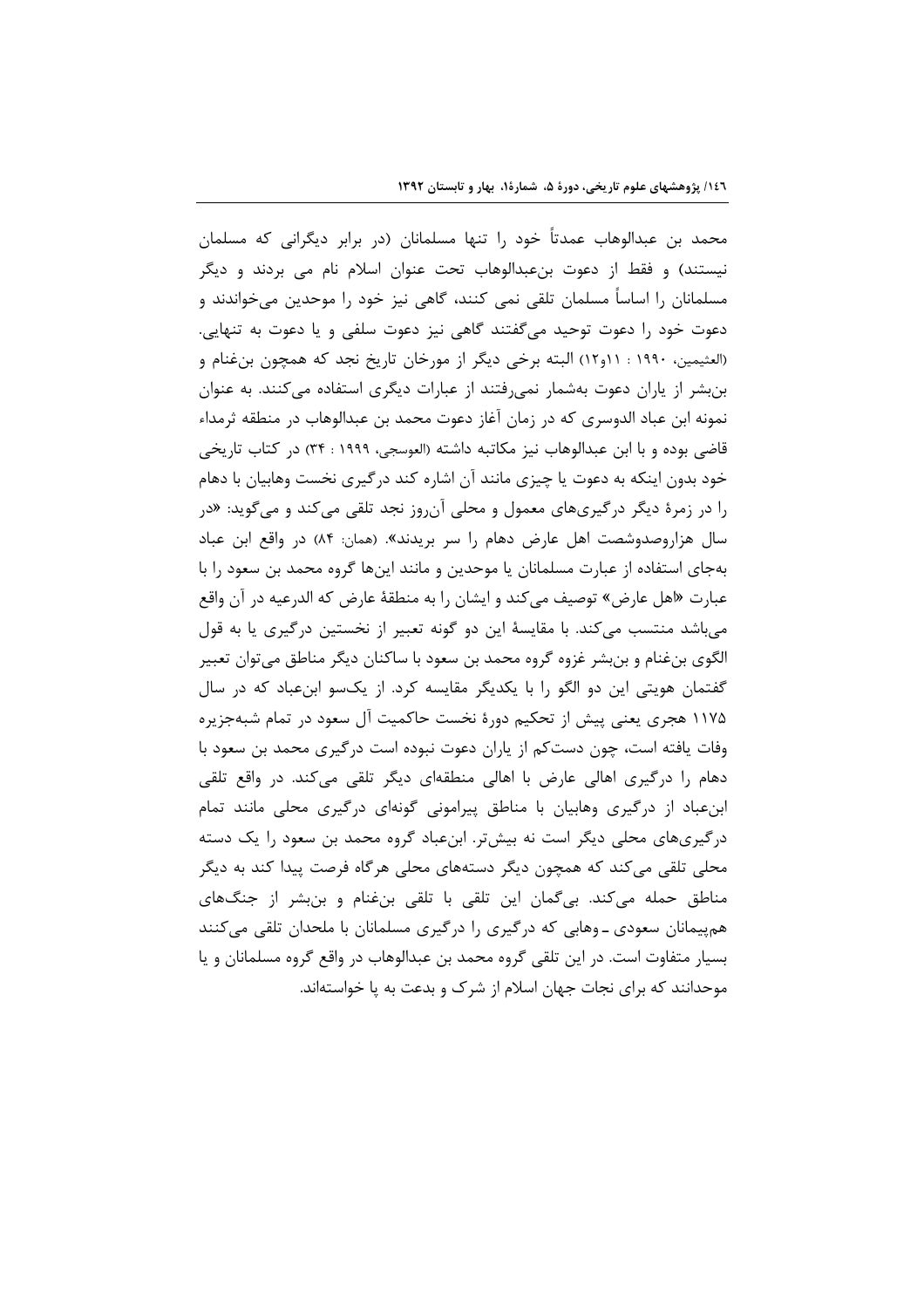منطق همارزی و غیریتسازی در دورهٔ متقدم و متأخر سعودی توصیف بنِ غنام از جنبش وهابیت نهتنها تلاشی در جهت گزینش هویت مسلمانی برای گروه محمد بن سعود است بلکه با توجه به مقدمه او بر کتاب تاریخش که پیش از این از آن سخن گفته شد و تمام جهان اسلام را طی آن محل رواج بدعت و شرک تلقی کرده بود، تلاشی غیریتسازانه نیز هست.

غیریتسازی مفهومی مهم در مباحث گفتمانی و مباحث مربوط به هویت میباشد. در این بین برخی فیلسوفان از جمله ژاک دریدا از این مفهوم در مقابل مفهوم اینهمانی بهره برد، و ديگربودگي و مغايرت را در حوزهٔ زبان بهکار گرفت و گفت: «معاني واژگان بر حسب دیگربودگی و مباینت در یک نظام مشخص می گردد». (ضیمران، ۱۳۷۹ : ۱۰۴) لاکلا و موف مفهوم غیریتسازی دریدا را در مباحث گفتمانی وارد کردند، و مفهومی فراگیر از آن ساختند. از منظر هویتی امروزه غیریتسازی امری بس مهم تلقی میشود، تا جایی که برخی غیریتسازی را همطراز و چهبسا مهمتر از تعریف «خود» در گفتمان هویتی تلقی می کنند. در واقع در فرایند هویتپایی همزمان با اینکه مشخص میشود که افراد گروه خودی چه کسانی هستند همچنین مشخص میشود که این افراد چه کسانی نیستند، چه تا «دیگری»ای نباشد، «من» یا «ما»یی فراچنگ تعریف نخواهد آمد. (قزوینی حائری، ۱۳۸۹ : ۱۱۰و۱۱۱) این وضعیت را می توان با رابطه میان روشنایی و تاریکی مقایسه کرد. در واقع وجود هریک از این دو برای فهمیدن دیگری ضروری است. اگر همهجا روشنایی مطلق باشد، دیگر واژهٔ روشنایی هویت و معنای خود را از دست خواهد داد و اگر همهجا تاریکی مطلق باشد، خود تاریکی نیز مفهومی نخواهد داشت. تاریکی و روشنایی در تقابل با یکدیگر معنا پیدا می کنند. (سلطانی، ۱۳۸۷ : ۱۱۰ و ۱۱۱)

یکی دیگر از مفاهیمی که در فرایند گفتمانی هویت پایی مورد بحث قرار می گیرد، منطق همارزی است. بر مبنای منطق همارزی در گروهبندی گفتمانی «غیرخودی» ـ آنچه هویت خود را در تقابل با آن تعریف می کنیم \_ طرد و تفاوت میان اعضای گروه نادیده گرفته می شود. (پورگنسن، فیلیپس، ۱۳۸۹ : ۸۵) در فرایند منطق همارزی بسیاری از تفاوتها نادیده گرفته شده و صاحبان بسیاری از تفاوتها در یک گروه جای داده می شوند.

در واقع بنغنام بهعنوان نخستین تاریخنویس سعودی با کمک از منطق همارزی به غیریتسازی یا دیگریسازی می پردازد، و از این طریق هویت سعودی ــ وهابی را شکل مے دھد.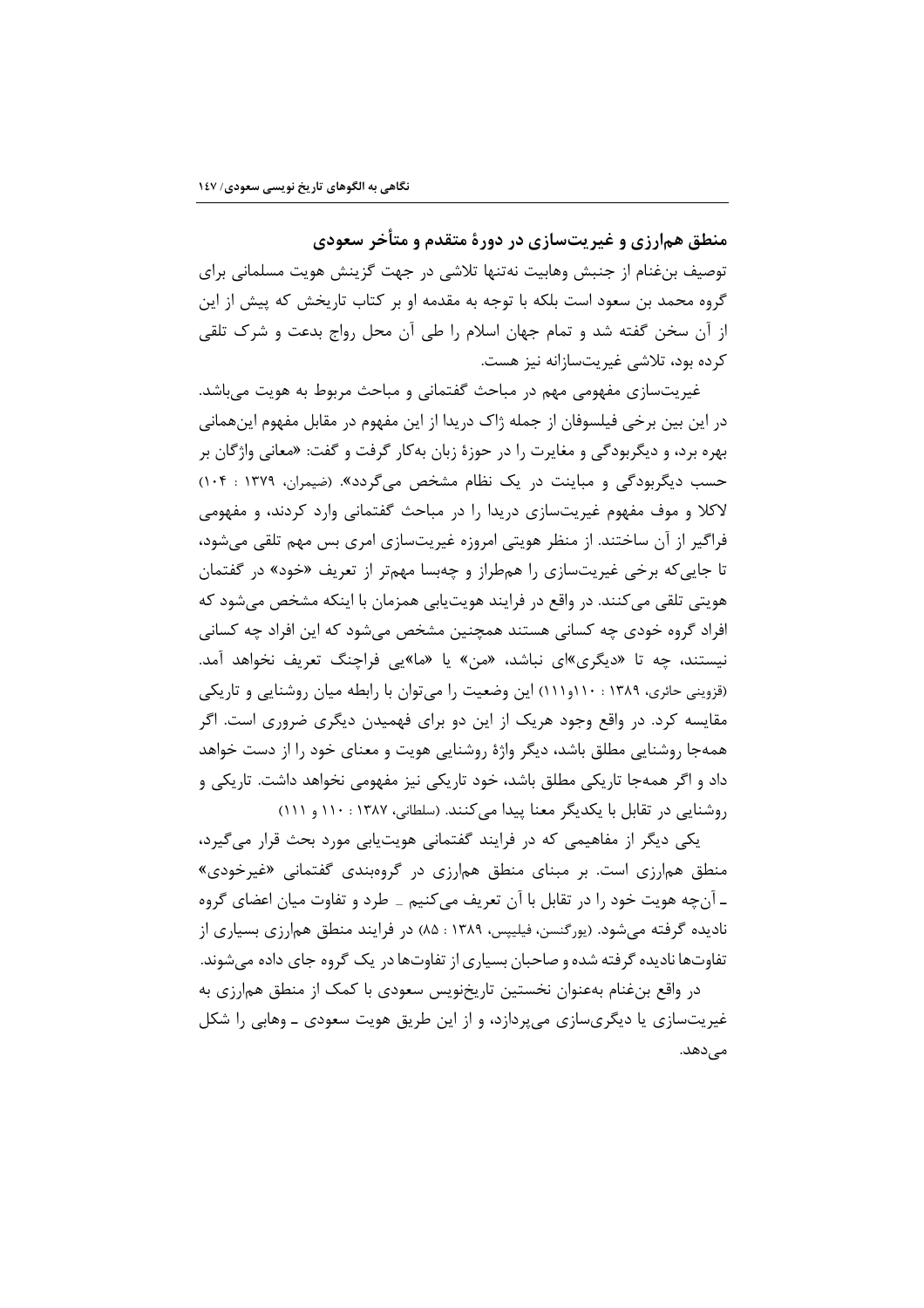بنغنام در مقدمهاش تفاوت ساكنان مسلمان مناطق مختلفي از نجد گرفته تا عراق و مصر و شام را نادیده گرفته و بر بدعت و شرک ایشان تأکید می کند و ایشان را بر مبنای الحاد همارز تلقی میکند. بنِ غنام از این رهگذر با درپیش گرفتن منطق همارزی جهت ایجاد هویتی یگانه برای تمام مناطق جهان اسلام، بر مبنای مفهوم شرک و الحاد به دیگریسازی می پردازد و با انتخاب هویت اسلام برای گروه محمد بن عبدالوهاب بهجای هویت انتساب به منطقه عارض که از سوی بنعباد در پیش گرفته شد، مشروعیت غزا و جهاد را برای وهابیان به ارمغان میآورد.

اما در دورههای بعدی حاکمیت سعودی بهویژه دورهٔ سوم که با ملک عبدالعزیز بن عبدالرحمن آغاز می شود و از آن با عنوان دورهٔ شکل گیری عربستان سعودی جدید یاد میشود، این غیریتسازی با توجه به شرایط زمانی به گونهای دیگر دنبال شد. در این بین نزاعی را که بنغنام بین وهابی ها به مثابه مسلمانان با دیگر ساکنان جهان اسلام به مثابه مشرکان و بدعتگذاران تعریف میکرد سعی شد تا به نزاع بین سنی و شیعی فروكاسته شود، (حوار مع الكاتب (خالد المشوح) عن التيارات الدينية في المملكة العربية السعودية، ۰۵-۲۰۱۱-۰۸) امری که امروزه بیش از هر روز دیگری نمایان میباشد. به دیگر سخن بن غنام با توضیحاتی که در ابتدای کتاب خود می دهد به گونهای نشان می دهد که مسلمانان یا همان طرفداران محمد بن عبدالوهاب اقلیتی هستند که میخواهند تمام جهان اسلام را که مرتد شدهاند به اسلام بازگردانند اما در سالهای بعد سعی شد تا دوگانه اقلیت ـ اکثریت که مسلمانان (وهابیان) در طرف اقلیت آن قرار داشتند و دیگر مسلمانان(مرتدان ازنظر بن غنام) در طرف اکثریت بودند واژگون شود. در دورهٔ عبدالعزیز بن عبدالرحمن و بعد از او سعی شد دوگانه اکثریت ــ اقلیت بهنفع وهابی ها وارونه شود، یعنی اینکه وهابیها مدافعان اکثریت مسلمانان یعنی اهلسنت تلقی شدند در برابر اقلیت شیعی. (سلامه، ۱۹۸۰ : ۳۲) به عنوان نمونه امین الریحانی که پیش از این به کتابش اشاره شد، عربگرایی است که رابطه نزدیکی با ملک عبدالعزیز داشته و از مشاوران او بود. وی همچون بن غنام محمد بن عبدالوهاب را بر آل سعود مقدم میدارد، و البته خود را در اين كار پيرو بن غنام تلقى مى كند. (الريحانى، ١٩٢٨ : ۵) الريحانى با اينكه الگوى خود را بنِ غنام مى خواند در مورد فلسفه ظهور جنبش محمد بن عبدالوهاب زیرکانه از نگاه بنغنام فاصله گرفته، و سخن بنغنام در بدعتگذار بودن مردم مناطق مختلف جهان اسلام را حذف کرده و به به بزرگنمایی شرک در احساء پرداخته و اساساً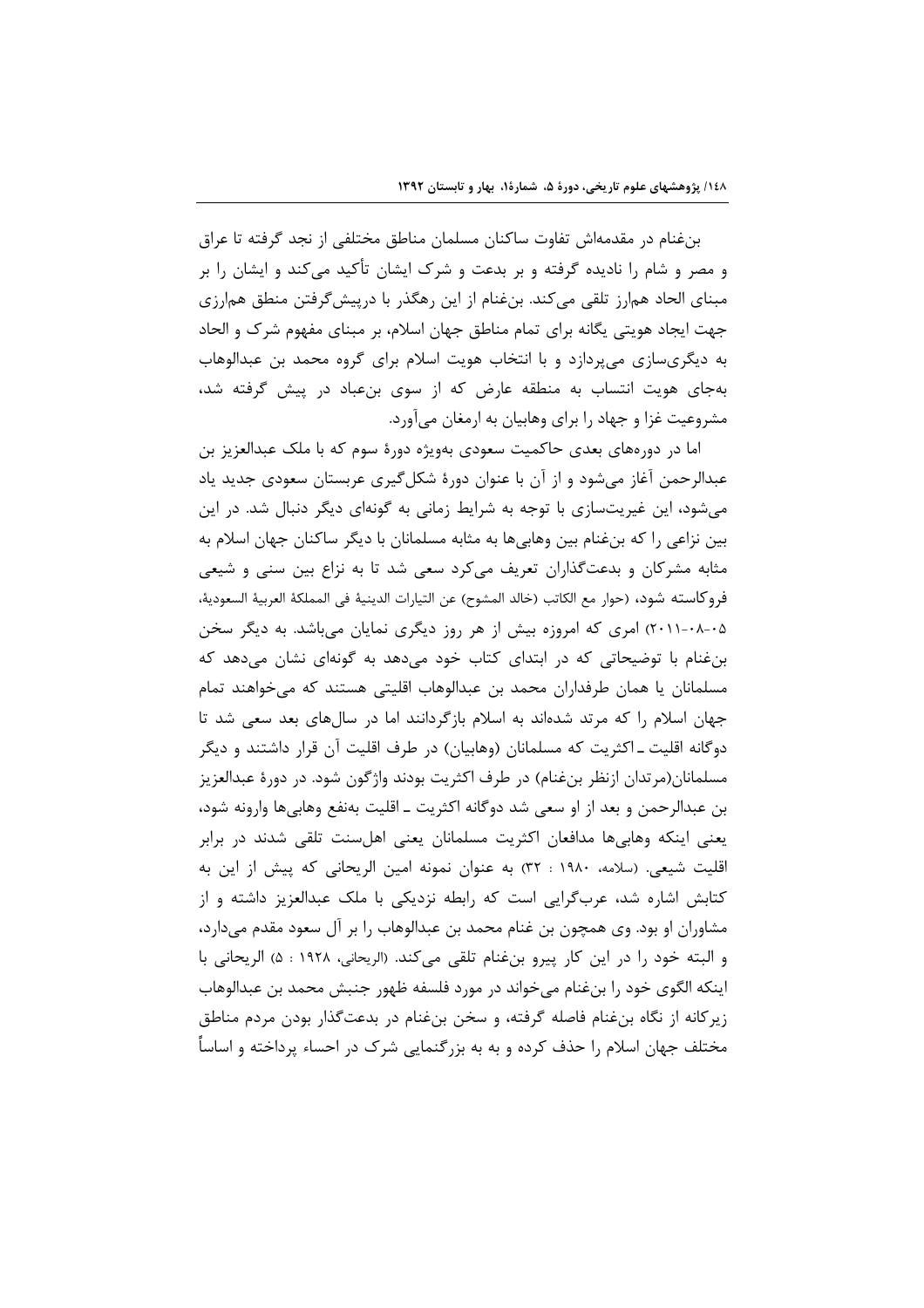قلم را بهگونهای چرخانده که گویی احساء اساس تمام انگارههای بدعتآلود است، احساء نیز این انگارهها را از نجف و اهواز و ایران وام گرفته است. (همان:۲۵) در واقع الریحانی عرب گرا با اینکه از لحاظ قالب و شکل در بخش مقدماتی کتاب خود از بن غنام پیروی کرده است، اما بی گمان به دلیل انگارههای عربگرایانهاش، دوگانه اسلام (وهابیت) ـ شرک (دیگر مناطق جهان اسلام) بنغنام را به دوگانه شیعی ــ سنی و عجمی ــ عربی في وكاسته است.

## از نگاه بے وطن تا نگاه سرزمینے

در این بین نمی توان تأثیر تبدیل حاکمیت آل سعود به پادشاهی نجد و ملحقات آن در زمان عبدالعزیز بن عبدالرحمن را در تحول گفتمانی تاریخنویسی نادیده گرفت. تأسیس دورۂ سوم حاکمیت آل سعود و تغییراتی که در گفتمان هویتی حاکمیت آل سعود در این دوره رخ می دهد، بسیار مهم است. عبدالعزیز در زمستان ۱۳۱۸ هـ مطابق با ۱۹۰۱ میلادی در حالی که سالها پیش به همراه پدرش به کویت پناه برده بود، از کویت خارج شد و طی درگیریهایی بر آل رشید که حاکمیت دولت آل سعود دوم را پایان بخشیده بودند چیره شد، وی در سال بعد بهعنوان امام وهابیت و امیر نجد شناخته شد. در تابستان ۱۳۳۹ هـ مطابق با ۱۹۲۱ میلادی طی نشستی در ریاض امیر عبدالعزیز به عنوان سلطان نجد و ملحقات آن شناخته شد. در ۲۵ جمادی|لثانی ۱۳۴۴ هـ مطابق با ۱۹۲۶ میلادی و پس از دستیافتن بر حجاز در مکه بهعنوان پادشاه حجاز با او بیعت شد. در ۲۵ رجب ۱۳۴۵ مطابق با ۱۹۲۷ میلادی نیز در نشستی بهعنوان پادشاه نجد و ملحقات آن شناخته شد. (همان: ج) در واقع عبدالعزيز كه بسياري از مورخان تاريخ آل سعود او را مؤسس عربستان سعودی جدید میدانند، بر آن بود تا در جهان جدید، خود را هرچه بیشتر به سیاست جدید گره بزند، اما ازسویدیگر عبدالعزیز نمی خواست مزایایی که پیشینیانش در دو دولت قبلی آل سعود برایش به ارمغان آورده بودند را از دست دهد. چنان که از نامهای بر گزیده برای پادشاهی جدیدالتأسیس عبدالعزیز پس از متحدساختن بسیاری از مناطق شبهجزیرهٔ عربستان برمیآید، او میخواست از بیوطنی بدوی ـ عقیدتی وهابیان نخستین به هویتی سرزمینی با نگاه به الگوی پادشاهیهای اروپایی<sup>(۶)</sup> پل زند. به نظر میرسد روابط عبدالعزیز با انگلستان در تأکید بر هویت سرزمینی حاکمیت آل سعود بی تأثیر نبوده باشد. با نگاهی به عهدنامهٔ دارین که میان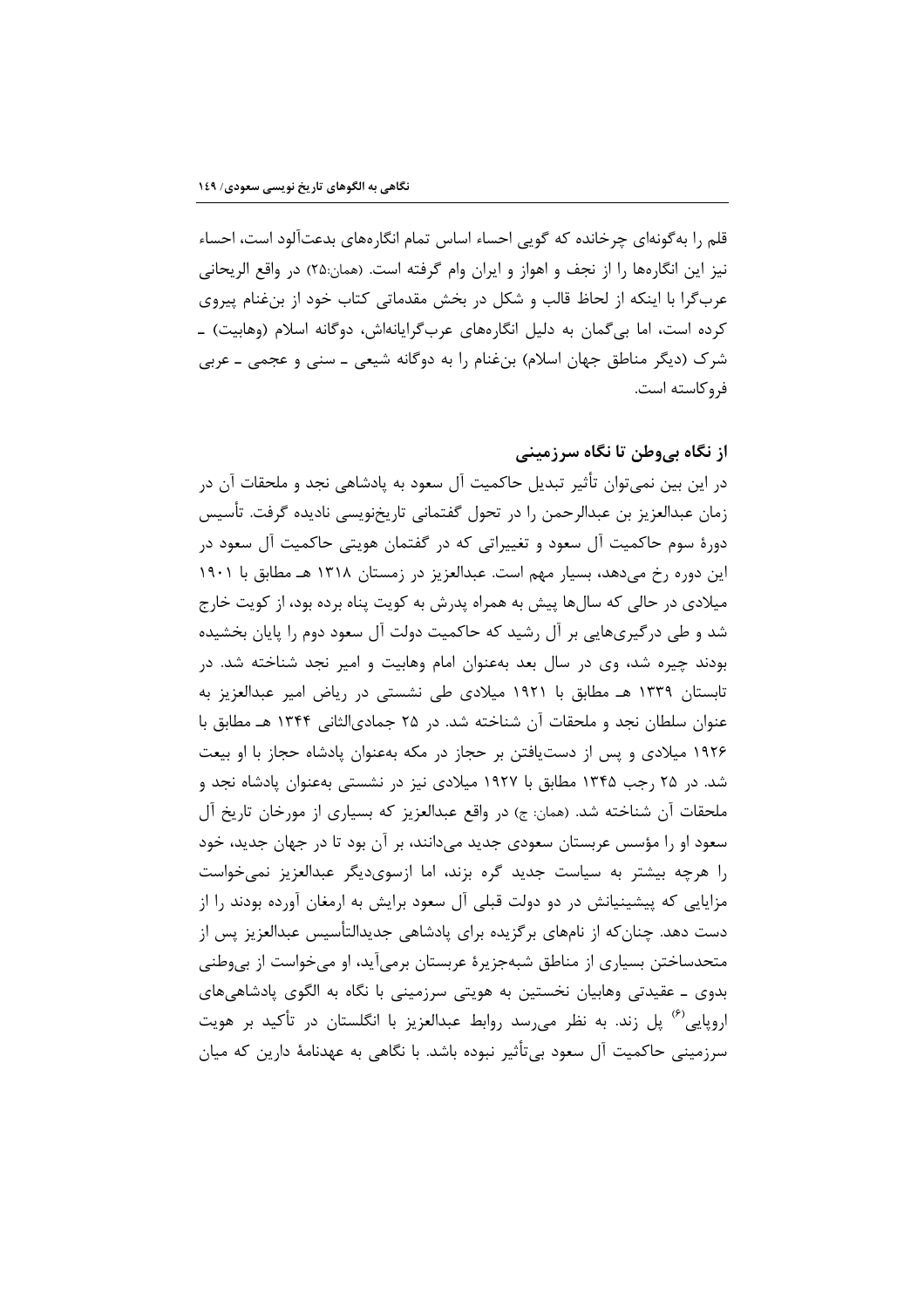نماینده بریتانیا سرپرسی کاکس و عبدالعزیز در اواخر سال ۱۳۳۴هـ ۲۶ دسامبر ۱۹۱۵ میلادی امضا شد (سعید، ۱۹۸۲: ۲۴) میتوان بهخوبی تلاش برای ایجاد هویتی سرزمینی را لمس كرد. بريتانيايي ها در اين عهدنامه عبدالعزيز را حاكم نجد و الحسا و قطيف و جبیل و شهرها و بنادر تابعه قلمداد کرده، بر موروثی،بودن حاکمیت آل سعود بر مناطق ذکرشده برای نخستینبار در شبهجزیرهٔ عربستان صحه گذاشتند. (همان: ۲۵) از سویی عبدالعزیز با بهدست گرفتن حجاز وارث پادشاهی حجازی شد که آشکارا متأثر از انگلیسیها بود. با توجه به مقایسه گونههای قدرت در شرق و غرب این تغییر را نمیتوان سرسری گرفت. به نظر میشل فوکو سرزمین و شهر در الگوی یونانی حاکمیت که در دورهٔ تجدد نیز اعاده شد، (فیرحی، ۱۳۸۸.۱۳۸۸) اهمیت داشت و در این الگو قدرت از مجرای زمین و به میانجی آن عمل میکرد، اما در الگوی شرق و قبایل عرب، چنین واسطهای وجود نداشت و حاکم مستقیماً بر افراد قبیله یا رعیت در شعوب سلطه داشت و نه بر زمین. (همان: ١٢٩) اما در دورهٔ عبدالعزیز می بینیم که وی آشکارا مفاهیم سرزمینی را به کار می گیرد،این درحالی است که جهادی که بنِ غنام نیز منادی آن بود فراسرزمینی و عقیدتی بود. میتوان گفت عبدالعزیز نهتنها گفتمان بنِ غنام''' را به حاشیه راند، بلکه با بهحاشیهراندن لقب امام که لقبی دینی و غیرسرزمینی بود و در دورهٔ اول و دوم حاکمیت آل سعود برای امیران سعودی بهکار میرفت (الزرکلی، ۱۹۸۸: ۱۱) و برگرفتن لقب «ملک» (پادشاه) به مثابه لقبی غیردینی و سرزمینی و همچنین سرکوب گروه اخوان که نمایندهٔ نگاه بنغنامی بودند، با نگاه بنغنامی به ستیز نیز یرداخت<sup>(۸)</sup>، گروه اخوان را میتوان نمایندگان نگاه بنفنامی تلقی کرد. اخوانیها نیز مانند آنچه بنغنام القا می کند خود را تنها مسلمانان میدانستند و حتی بدویانی که به یکجانشینی (هجر) تن نداده بودند را خارج از اسلام تلقی میکردند، (الوردی، بی تا : ۲۱۸) ایشان همچنین جهاد با مشرکان (دیگر مسلمانان) را واجب میدانستند، (همان : ۲۱۹) و البته به عبدالعزیز پیشنهاد کرده بودند تا شیعیان را در صورت پافشاری بر عقایدشان از سرزمین مسلمانان بیرون براند. (206 : Fandy 1999) به نظر می رسد دو نتیجه از نتایج این تغییر نگرش آل سعود در زمان عبدالعزیز عبارت بود از؛ یکی یکجانشینساختن بدویان و تشکیل گروه اخوان در سال ۱۹۱۲ و در نهایت سرکوب این گروه بهخاطر تخطی از چارچوبهای سرزمینی در سال ۱۹۲۸ که در سال ۱۹۳۱ به پایان رسید.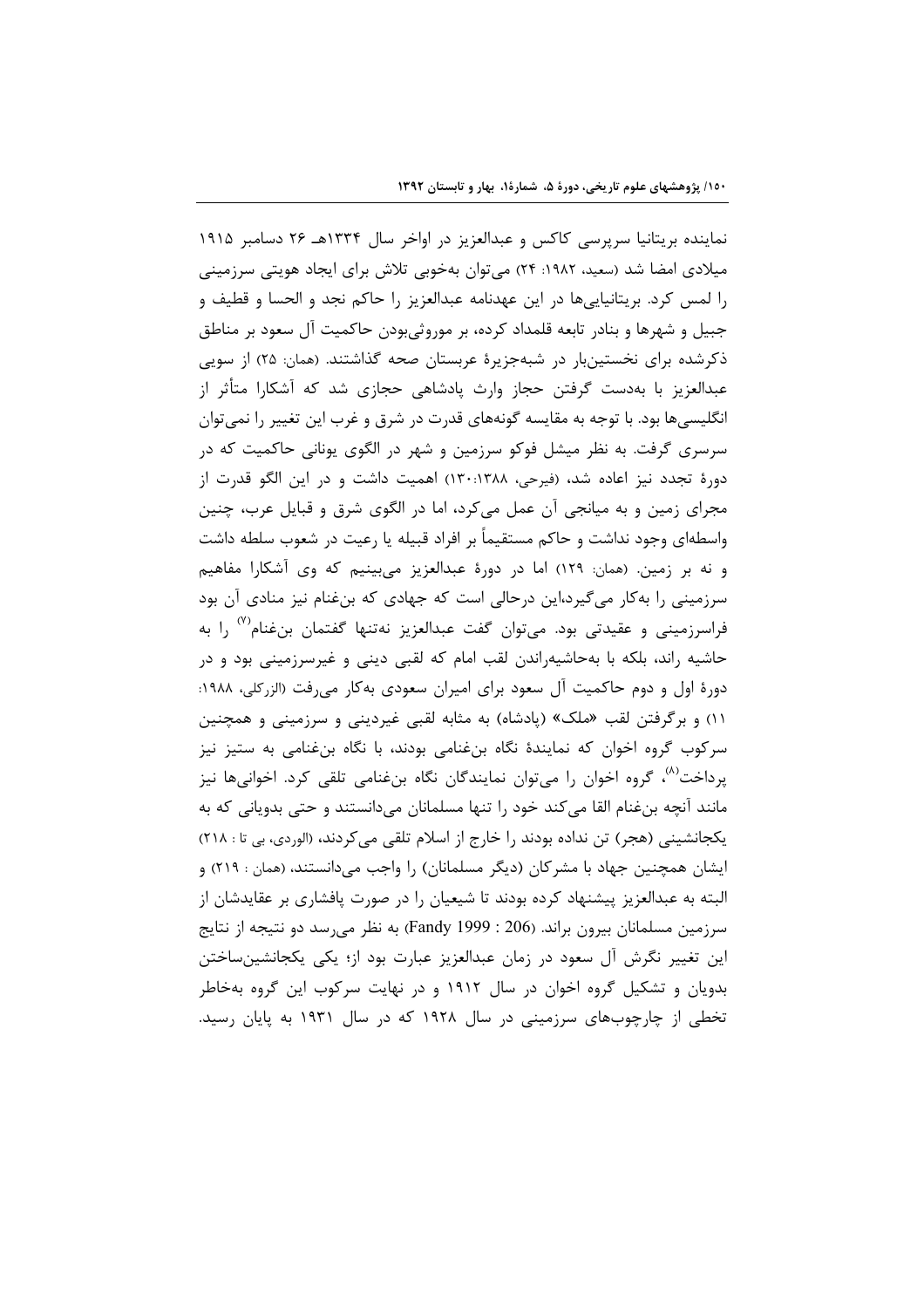(ابوالاسعاد، بی تا :۵) و دوم بسندهکردن به ادعاهای محلی وهابیگری به مثابه یک تفسیر محلي از سلفي گري بهجاي ادعاهايي در مقياس جهان اسلام و يا كل جريان سلفي گري.

## از سلفي گري تا وهاٻي گري

در واقع می توان گفت برههٔ زمانی حاکمیت عبدالعزیز یکی از کلیدهای فهم نزاع درونوهابی پیرامون نامگذاری این جریان بود. میتوان گفت با اینکه پیش از آن، طرفداران محمد بن عبدالوهاب خوش نداشتند كسى ايشان را وهابى نام نهد و خود را صاحب اسلام راستین و یا در بهترین حالت سلفی و طرفدار ابنتیمیه تلقی می کردند، دستگاه عبدالعزیز خود برای نام وهابیت تبلیغ کرده و عبدالعزیز را امام الوهابیه نام نهاد. این نامگذاری در چندین اثر ستایش گر عبدالعزیز در زمان خود وی که از سوی برخی دیپلماتهای سعودی (الخطیب، ۱۹۵۱ :۲) و یا نویسندگان عرب نوشته شده بود یافت می شود. (الریحانی، ۱۹۲۸ : ج) پرسش این است که با آمدن عبدالعزیز بر سر کار چه اتفاقی می|فتد که آل سعود گفتمانی را که جریان وهابیت را اسلام و فقط اسلام تلقی می کرد و در مرحلهٔ بعدی سلفیگری تلقی میکرد و اصطلاح وهابیت را رد میکرد، به حاشیه رانده و خود از اصطلاح وهابیت بهره میجوید؟ پاسخ ما در این مورد صرفاً تحلیلی کارکردی است. به نظر میرسد عبدالعزیز که میخواست دولتی مدرن یا شبهمدرن برپا سازد نمی توانست از مشروعیتی که صبغهٔ دینی حاکمیتش برایش به ارمغان میآورد چشم بپوشد، بهویژه اینکه بر مکه و مدینه به مثابه مهمترین شهرهای اسلامی نیز دست یافته بود و برای این امر مشروعیتی دینی میخواست. ازهمین و در تاریخنویسیها همواره برای او صبغهای دینی نیز در نظر میگرفته و میگیرند. (حمزه، ۱۹۶۸ :۳۰) از سویی پس از مرگ محمد بن عبدالوهاب در دورهٔ نخست حاکمیت آل سعود تا روی کارآمدن عبدالعزیز بهتدریج حاکمیت دینی و حاکمیت سیاسی در یک شخص یعنی عبدالعزیز جمع شده بود، از همین٫رو او خود ٫ا امام الوهابیه نام نهاد. بی گمان او نمي توانست خود را امامالاسلام نام نهد و يا حتى خود را امامالسلفيه نام گذارد چرا كه سلفي گري در دورهٔ عبدالعزيز در نقاط مختلفي از جهان اسلام در حال رشد بود<sup>۲۰)</sup>، و بی گمان عبدالعزیز اهلیت رهبری این جریان دامنهدار را نداشت لذا از لحاظ مذهبی چارهای نداشت جز آنکه واژهٔ وهابیت را مشروعیت بخشیده و خود را امام آن به مثابه یکی از شاخههای محلی سلفیگری تلقی کند، از سویی نگاه سرزمینی جدید در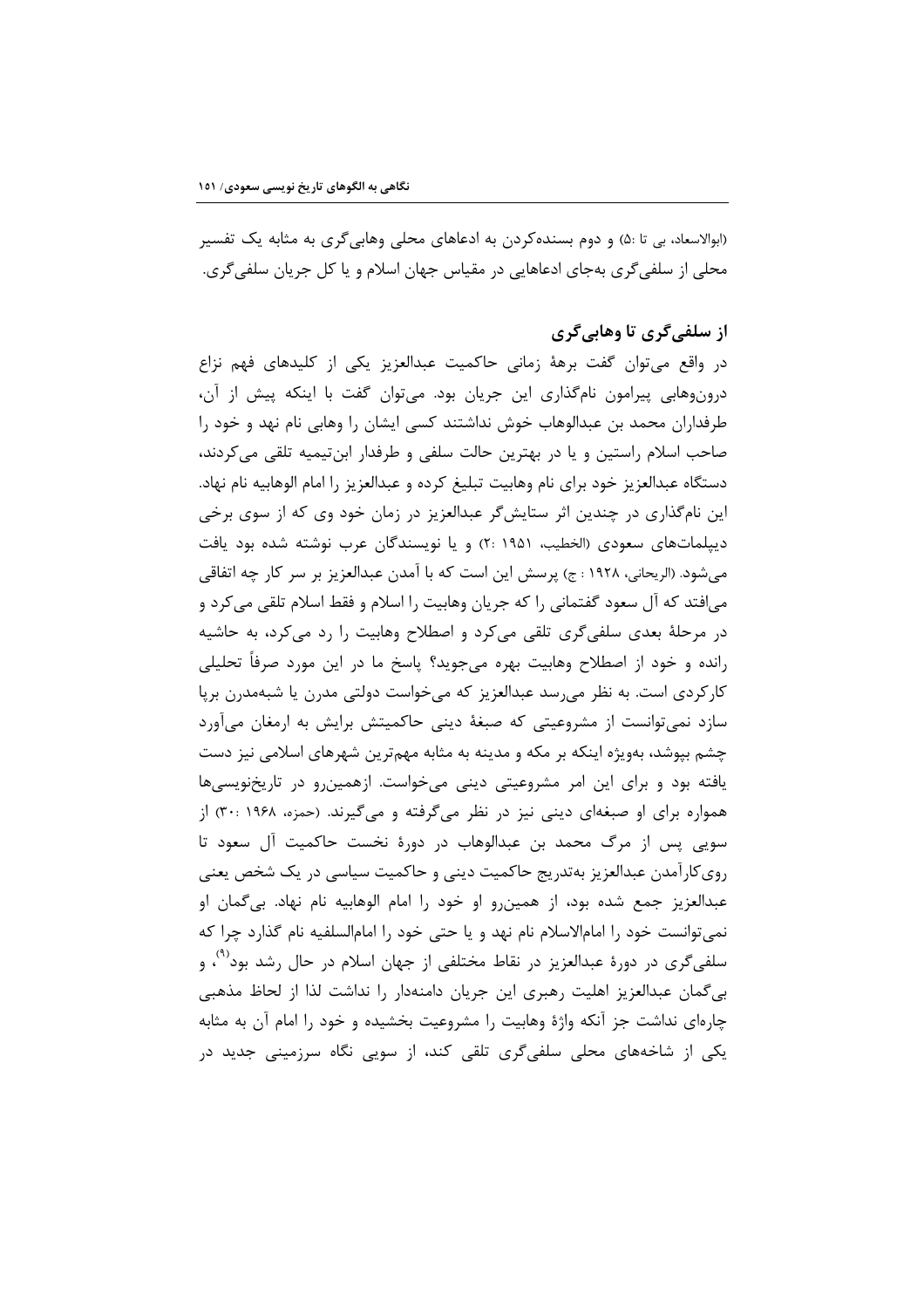حاكميت آل سعود، ايشان را بر آن ميداشت كه از دعوت فراگير محمد بن عبدالوهاب و گفتمان بن غنام چشم پوشیده و به شاخهٔ محلی سلفیگری یعنی وهابیگری بسنده کنند. در این بین وقتی «ما» در نظم گفتمانی هویت سعودی به یک هویت محلی فروکاسته شد، سعی شد تا «دیگری» نیز به یک هویت محلی فروکاسته شود، از همین و كساني چون امين الريحاني برخلاف بن غنام، «ديگري» بدعت گذار را از مقياس وسيع خود که تمام جهان اسلام را دربر میگرفت به مقیاس محلی خود در احساء فرو می کاهد. (الریحانی، ۱۹۲۸: ۲۵)

#### نتبجه

در آنچه آمد آشکار شد که تاریخنویسی سعودی در طول زمان از یک الگوی ویژه پیروی نکرده و نمی کند. در آنچه آمد دستکم نشان داده شد که شرایط فرهنگی ــ مکانی چگونه موجب تفاوت در الگوی تاریخنویسی میشود. تفاوت الگوی تاریخنویسی نجد در خود نجد و بغداد شاهدی بود بر این امر. در واقع با اینکه عنصر وهابی در تاریخنویسی نخستین سعودی برجسته میشود، میتوان الگوهای دیگری را نیز یافت. مانند برجستهشدن خود نجد بهعنوان یک سرزمین در اثر الآلوسی یا برجستهشدن آل سعود در مقابل محمد بن عبدالوهاب در آثار دیگری مانند اثر مضاوی الرشید. در ادامه فرایند هویتسازی تاریخنویسی سعودی برای حاکمان سعودی ــ وهابی بر اساس مفهوم گروهبندی و غیریتسازی بر اساس منطق همارزی موردتوجه قرار گرفت. در این بخش نیز دریافتیم با وجود اینکه تاریخنویسان نخستین سعودی با توجه به نیاز زمانهٔ خود هم پیمانان سعودی ـ وهابی را به مثابه مسلمانان و دیگران را به مثابه مرتدان و یا مشرکان تلقی میکردند، با شکلگیری عربستان جدید به دست عبدالعزیز بن عبدالرحمن و توجه او به مسائل سرزمینی این الگو تغییر یافت، و تقابل مسلمانان (اقلیت) ــ مشركان (اكثریت) در گفتمان بنِ غنامی به تقابل سنیِ ها (اكثریت) ــ شیعیان (اقلیت) فروکاسته شد، گاهی نیز همین تقابل به تقابل عرب ـ عجم تعبیر شد. در این بین مفهوم وهابی که ازسوی تاریخنویسان متقدم مفهومی مذموم تلقی می شد، به دلیل بار سرزمینی آن در دورهٔ ملک عبدالعزیز از سوی پاران وی بر مفهوم غیرسرزمینی سلفی ترجیح داده شد. در واقع این امر نیز نشان میدهد الگوی تاریخنویسی سعودی نهتنها بر اثر تفاوتهای مکانی، بلکه بر اثر تفاوتهای زمانی نیز تغییر پیدا کرده است.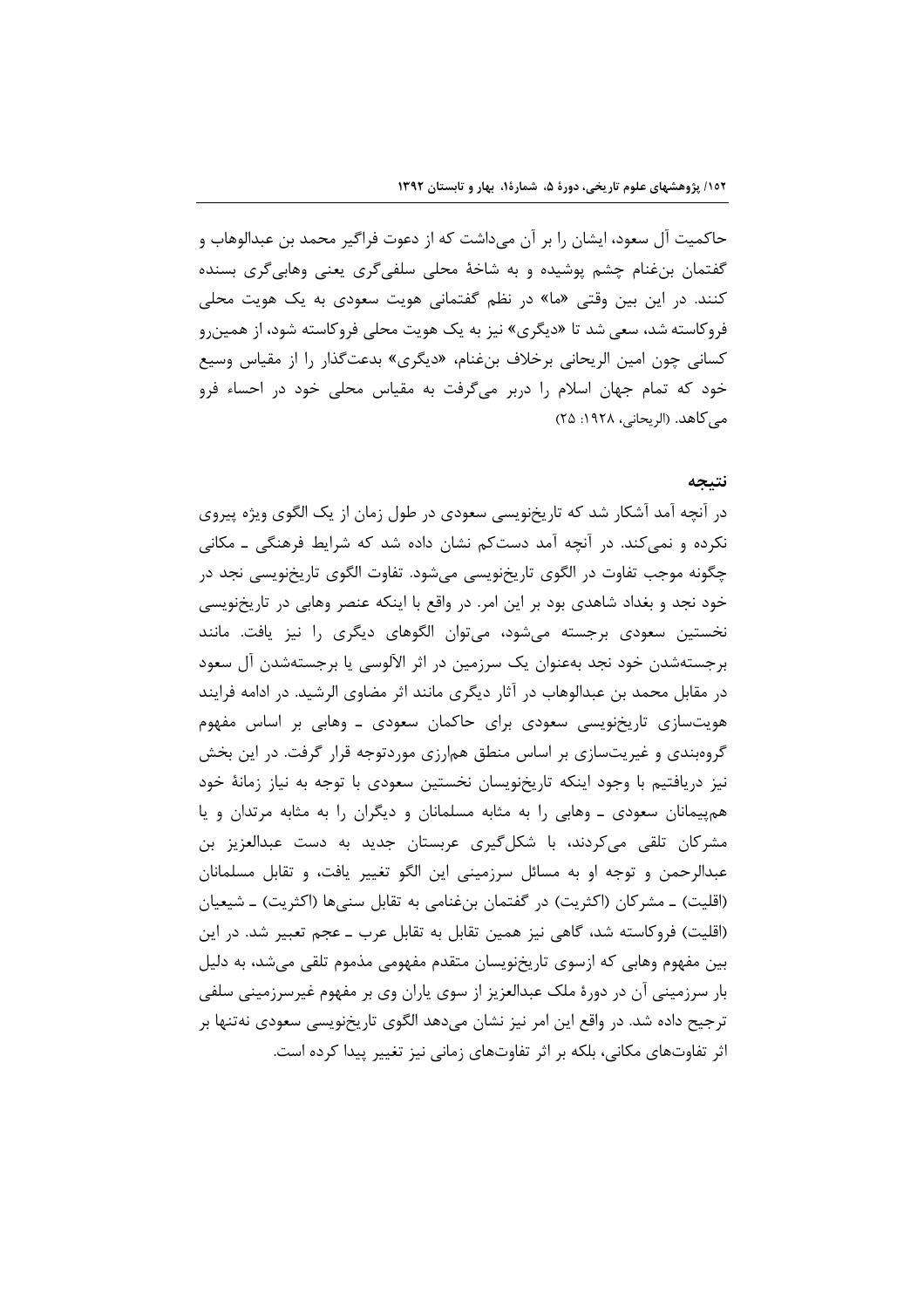<u>یے نوشت</u>

١- شايد مقدم داشتن سخن از محمد بن سعود بر محمد بن عبدالوهاب توسط حيدرى جداى از مخالفتی که با ابن عبدالوهاب دارد به نگرش او نسبت به حاکمان بازگردد. الحیدری در بخش «توطئه» كتاب به تفصيل از لزوم وجود سلطان سخن گفته است البته سخن او ناظر به سلطان عثماني است (الحيد, ي:٩).

٢- يكي از وجوه اختلاف الحيدري و الالوسي اين است كه الحيدري نام5ذاري جريان محمد بن عبدالوهاب به نام وهابیت را به حق میداند اما الآلوسی این نامگذاری را قبول نکرده و جریان ابن عبدالوهاب را جريان سلفي تلقى مى كند. ( محمد رسول:١۴٢)

۳- شاید یکی از دلایلی که بن غنام و بن بشر را وامی دارد تا سنیها را نیز مانند شیعیان بدعتگذار تلقی کنند توجیه اعمال وهابیها در مورد ایشان باشد، چه، وهابیها در عملیاتهای خود بسیاری از سنیها را نیز کشته و زن و فرزند ایشان را همچون کفار به اسارت بردند، لذا می-بایست این کار را مشروع جلوه می دادند.

۴- شاید بتوان از رویکرد لاکلا و موف در شرایط ذهنی استفاده کرد، اما لاکلا و موف هیچ ادعایی نمی توانند پیرامون عینیت ارائه دهند. به دیگر سخن شاید بتوان در عرصهٔ ذهن و سوبژکتیویته نظریه لاکلا و موف را به مثابه یک تئوری کاربردی به کار گرفت، اما این امر هیچگاه نفي عينيت يا اوبژكتيويته ,ا نتيجه نمي,دهند، بلكه تنها مي,تواند پيرامون عينيت سكوت كند نه بيشتر.

۵- برای آشنایی بیشتر با تحلیل گفتمان بر اساس برجستهسازی و حاشیهرانی رجوع کنید به ( سلطانی، ۱۳۸۷: ۱۱۵– ۱۱۰).

۶- روايت الريحاني از انتصاب تدريجي عبدالعزيز به پادشاهي نجد و ملحقات آن ما را بيشتر به یاد انتخاب پادشاهان اروپایی در مجلس دوکها یا اشراف می|ندازد.

٧- گفتمان بن غنام اصطلاحی است که در این مقاله جعل شده و نشاندهندهٔ گفتمانی است که در کتاب تاریخ حسین بن غنام نخستین مورخ وهابی مطرح میشود، و پیش از این بدان پرداخته شده است. این گفتمان را گفتمان بن غنام نام نهادیم تا آن را از دیگر رویکردهای وهابی که به ویژه پس از استقرار حاکمیت سعودی به رهبری ملک عبدالعزیز شکل گرفتند جدا سازیم. این گفتمان با اینکه فراز و فرود بسیاری به خود دیده و گاهی به حاشیه رانده شده و گاهی به متن بازگشته هنوز جریانی زنده در میان سلفیان وهابی عربستان سعودی بهشمار می رود.

۸- برخی مدرنیستهای سعودی این اقدام را نخستین گام عبدالعزیز بهسوی مدرنیسم و تجدد تلقى مى كنند (الغذامى، ٢٠٠۵ : ۴١).

۹- به عنوان نمونه جریان سلفی مدرسه دیوبند در هند که در سال ۱۸۵۷ و پس از فروپاشی سلسلهٔ گورکانیان تأسیس شد یکی از این جریانها بود *(اطهری، فروردین ۹۰: ۸۸).* النهضه السلفیه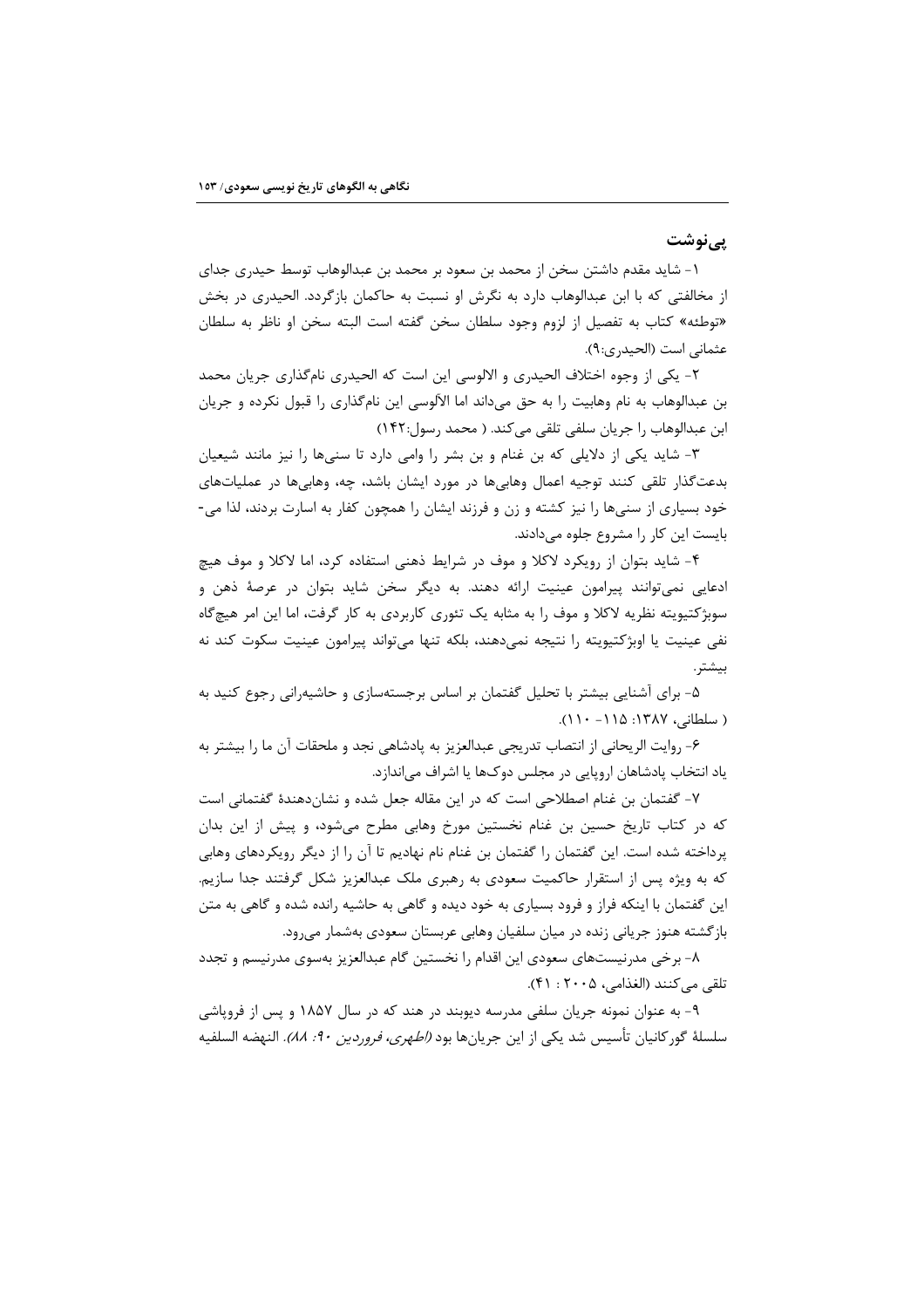که از سوی رشید رضا تأسیس شد نیز دیگر شاخه سلفی گری بود، خود رشید رضا نیز جریان سلفی نجد را وهابيت مى نامد. (رشيد رضا، ١٩۴٧).

### منابع

### الف) كتابها

ابوالاسعاد، محمد، السعوديه و الخوان المسلمون، مركز الدراسات و المعلومات القانونيه لحقوق الانسان، القاهره، بي تا.

امين، سيد محسن، كشف الارتياب، تاريخچه و نقد و بررسي عقائد و اعمال وهابيها، ترجمه و نگارش: سید ابراهیم سید علوی، چاپ دوم، انتشارات امیر کبیر، تهران، ۱۳۶۵.

بن بشر النجدي الحنبلي، الشيخ عثمان بن عبدالله، عنوان المجد في تاريخ نجد، حققه وعلق عليه: عبدالرحمن بن عبداللطيف بن عبدالله آل الشيخ، الجزء الاول، مطبوعات داره الملك عبدالعزيز، الطبعه الرابعه، الرياض، ١۴٠٢هـ١٩٨٢م.

بن بشر النجدي الحنبلي، الشيخ عثمان بن عبدالله، عنوان المجد في تاريخ نجد، حققه وعلق عليه: عبدالرحمن بن عبداللطيف بن عبدالله آل الشيخ، الجزء الثاني، مطبوعات دارةالملك عبدالعزيز، الطبعه الرابعه، الرياض، ١۴٠٢هـ،١٩٨٢م.

بن صالح بن عيسى، ابراهيم، تاريخ بعض الحوادث الواقعه في نجد و وفيات بعض الاعيان وانسابهم وبناء بعض البلدان من (٧٠٠-١٣۴٠)، الامانه العامه للاحتفالات بمرور مئه عام على تاسيس المملكه، الرياض،١٩٩٩.

بن عباد العوسجي، محمد بن حمد، تاريخ ابن عباد، الامانه العامه للاحتفالات بمرور مئه عام على تاسيس المملكه، الرياض،١٩٩٩.

بن غنام، شيخ الامام حسين، تاريخ نجد، حرره وحققه الدكتور ناصرالدين الاسد، قابله على الاصل: عبدالعزيز بن محمد بن ابراهيم الشيخ، دار الشروق، الطبعه الرابعه، بيروت– القاهره، ١۴١۵هـ ، ١٩٩۴م.

حسن ابوعليه، عبدالفتاح، محاضرات في تاريخ الدوله السعوديه الاولى ١١٥٧-١٢٣٣هـ/١٧۴۴-١٨١٨م، دار المريخ للنشر، الرياض، ١۴١١هـ، ١٩٩١م.

حمزه، فواد، البلاد العربيه السعوديه، مكتبه النصر الحديثه، الطبعه الثانيه، الرياض، ١٣٨٨هـ ۱۹۶۸م.

الحيدري البغدادي، ابراهيم فصيح بن السيد صبعه الله، عنوان المجد في بيان احوال بغداد و البصره و نجد، مكتبه مدبولي، الطبعه الثانيه، القاهره، ١٩٩٩.

الحيدري، السيد ابراهيم فصيح بن صبغه الله بن اسعد صدرالدين، النكت الشنيعه في بيان خلاف الله تعالى و الشيعه، تحقيق و تعليق: عبدالعزيز بن صالح المحمود الشافعي، مكتبه الامام البخاري، الطبعه الاولى، القاهره، ١٤٢٨هـ،٢٠٠٧م.

الخطيب، السيد عبدالحميد (وزير المفوض و المندوب فوق العاده للمملكه العربيه السعوديه لدى حكومه الباكستان)، الامام العادل صاحب الجلاله الملك عبدالعزيز بن عبدالرحمن الفيصل آل سعود،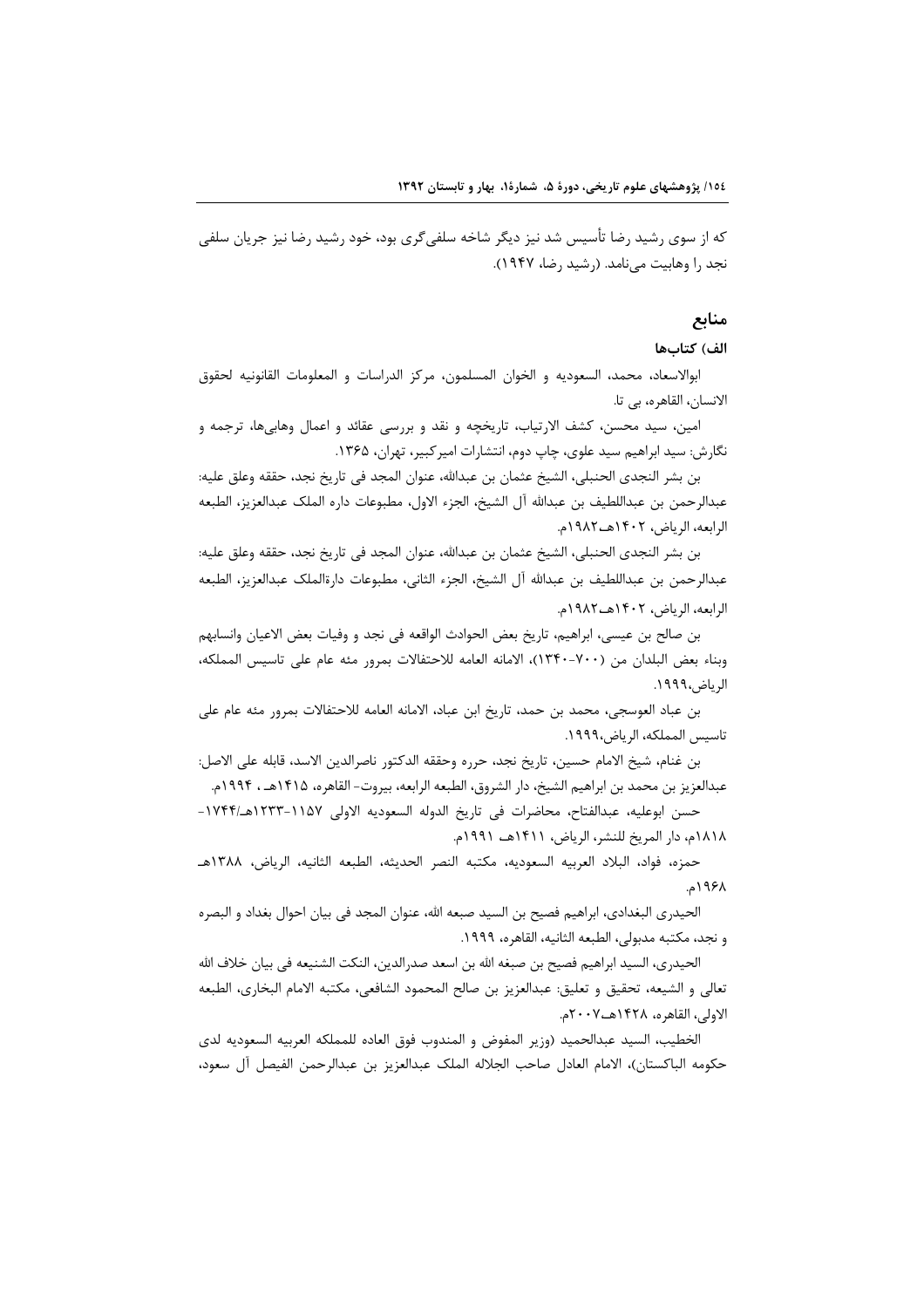سيرته-بطولته-سرعظمته، شركه مكتبه و مطبعه مصطفى البابي الحلبي و اولاده بمصر، الطبعه الاولى، مصر، ۱۳۷۰هـ۱۹۵۱م.

رسول، محمد رسول، الوهابيون والعراق عقيده الشيوخ و سيوف المحاربين، رياض الريس للكتب والنشر، الطبعه الاولى، بيروت،٢٠٠۵.

رشيد رضا، محمد، السنه و الشيعه او الوهابيه و الرافضه حقائق دينيه تاريخيه اجتماعيه اصلاحيه، الطبعه الثانيه، دار المنار، ۱۳۶۶ هـ ۱۹۴۷ م، القاهره.

الريحاني، امين، تاريخ نجد الحديث و ملحقاته وسيره عبدالعزيز بن عبدالرحمن آل فيصل آل سعود، المطبعه العلميه ليوسف صادر، الطبعه الاولى، بيروت، ١٩٢٨.

الزركلي، خيرالدين، الوجيز في سيره الملك عبدالعزيز، دارالعلم للملايين، بيروت، الطبعه الخامسه،  $\lambda$ 

سعيد، محمدعلي، بريطانيا و ابن سعود القلاقات السياسيه و تأثيرها على المشكله الفلسطينيه، دارالجزيره للنشر، الطبعه الاولى، بي جا، ١٤٠٢هـ-١٩٨٢م.

سلامه، غسان، السياسه الخارجيه السعوديه منذ عام ١٩۴۵، دراسه في العلاقات الدوليه، معهد الانماء العربي، الطبعه الاولى، بيروت، ١٩٨٠.

سلطاني، سيد علي اصغر، قدرت گفتمان و زبان، نشر ني، چاپ دوم، تهران،١٣٨٧.

شكرى الالوسى،السيد محمود،تاريخ نجد، مكتبه مدبولي بي تا، القاهره.

العثيمين، عبدالله، بحوث و تعليقات في تاريخ المملكه العربيه السعوديه، مكتبه التوبه، الرياض، ۱۴۱۱ هـ ق- ۱۹۹۰م.

ضیمران، محمد، ژاک دریدا و متافیزیک حضور، انتشارات هرمس، تهران، ۱۳۷۹.

الغذامي، عبدالله محمد، حكايه الحداثه في المملكه العربيه السعوديه، المركز الثقافي العربي، الطبعه الثالثه، دارالبيضاء، بيروت، ٢٠٠۵.

فهد، خليفه، جحيم الحكم السعودي و نيران الوهابيه، الصفا للنشر و التوزيع، الطبعه الاولى، لندن، ۱۹۹۱م.

فیرحی، داود ، قدرت دانش و مشروعیت در اسلام، نشر نی، چاپ هشتم، تهران، ۱۳۸۸. الوردي، علي، لمحات اجتماعيه من تاريخ العراق الحديث، ملحق الجزء السادس (قصه الاشراف و ابن سعود)، بے تا، بے جا.

يورگنسن، ماريان. فيليپس، لوئيز، نظريه و روش در تحليل گفتمان، ترجمه: هادي جليلي، نشر ني، تهران،١٣٨٩.

Al-Rasheed Madawi A history of Saudi Arabia . Cambridge. 2002.

Fandy , Mamoun , Saudi Arabia and the Politlcs of Dissent. Macmillan .London. 1999.

Weston .Mark .Prophets and princes: Saudi Arabia from Muhammad to the present .New Jersey.2008.